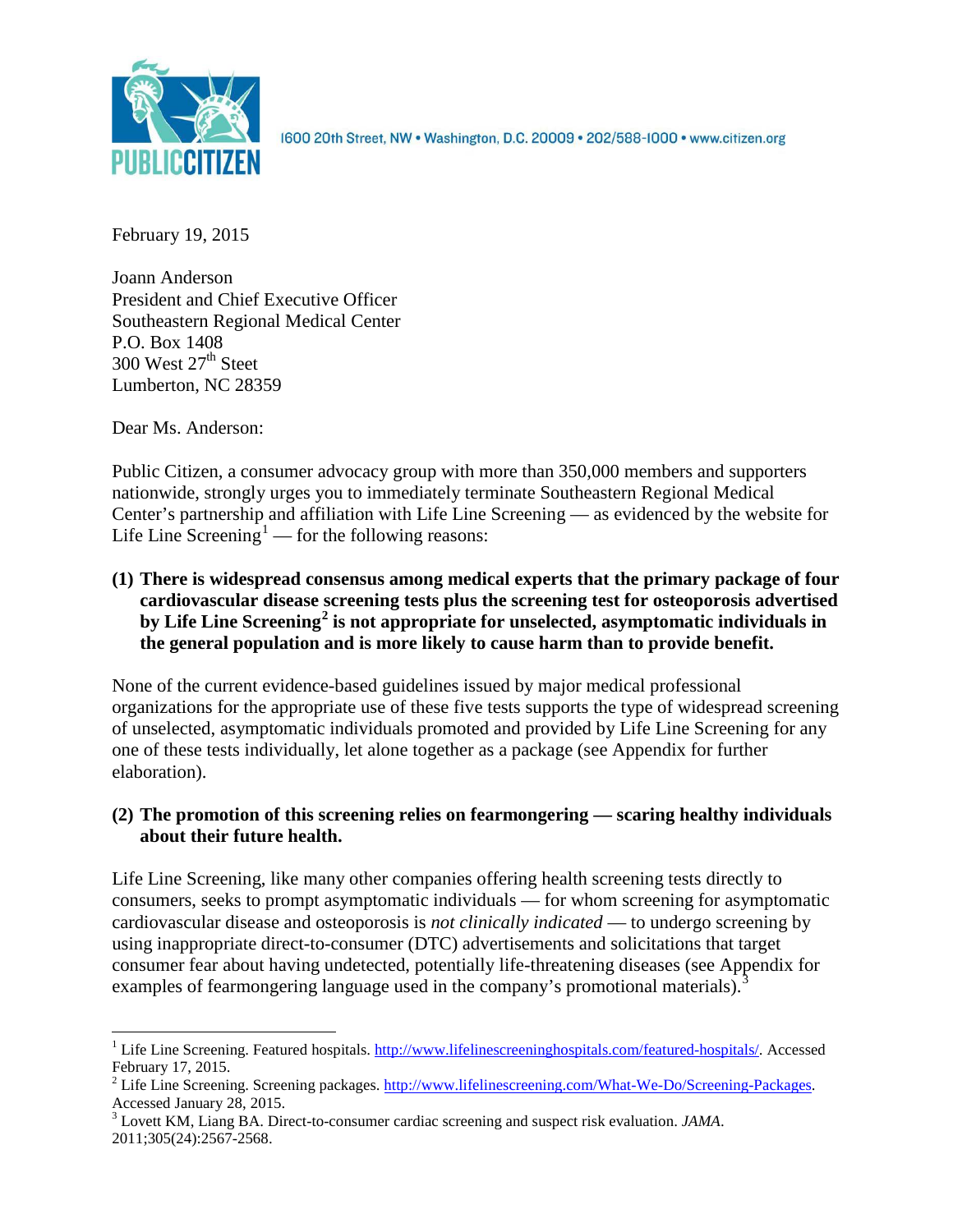#### **(3) For many people, false-positive test results from this screening can lead to unfounded anxiety and additional unnecessary, risky, and costly diagnostic procedures and treatment interventions.**[4](#page-1-0),[5](#page-1-1)

Because this screening is performed broadly on *unselected, predominantly asymptomatic populations* (i.e., those not at significant risk), many people will have false**-**positive test results. False-positive results can cause unfounded anxiety and lead to additional diagnostic procedures and treatments, exposing screened individuals to additional risk of physical harm without providing offsetting benefits.

In addition to physical and psychological harms, false-positive results from medically inappropriate screening tests also cause financial harms to the people screened and to others. Unnecessary costs are borne *directly* by the screened patients/consumers for the initial screening and for some of the unnecessary follow-up testing and treatment interventions. Additionally, *indirect* cost to the broader insured population results from insurance companies passing on the costs of superfluous follow-up testing and treatment via increased premiums.

#### **(4) Screening unselected, asymptomatic people will lead to** *overdiagnosis***, which occurs when individuals are diagnosed with conditions that will never cause symptoms or death.**

Some individuals undergoing inappropriate screening will have certain true-positive abnormal results, leading to the diagnosis of conditions that will never cause symptoms or death, a problem known as overdiagnosis.<sup>[6](#page-1-2)</sup> As with false-positive test results, overdiagnosis leads to unnecessary anxiety and unnecessary medical interventions. For example, imaging tests, such as the ultrasound cardiovascular disease screening tests offered by Life Line Screening, can detect abnormalities that for many people are minor and not destined to ever progress enough to cause symptoms or death; these people cannot benefit from treatment. In fact, they can only be harmed. When healthy people are systematically encouraged to get screened, overdiagnosis and the problems caused by it are made worse.<sup>[7](#page-1-3)</sup>

## **(5) The promotion and provision of this screening is** *unethical***.**

First, it is exploitative for Life Line Screening to profit from the promotion of medically nonbeneficial testing through the use of misleading advertisements and solicitations that play on people's fear. Second, this screening violates the ethical principles of beneficence (the duty to promote good and act in the best interest of the patient and the health of society) and nonmaleficence (the duty to do no harm to patients).<sup>[8](#page-1-4),[9](#page-1-5)</sup> Finally, direct-to-consumer promotional

<span id="page-1-4"></span>2012;157(10):747-748.

<span id="page-1-5"></span><span id="page-1-0"></span><sup>4</sup> Lovett KM, Liang BA. Direct-to-consumer cardiac screening and suspect risk evaluation. *JAMA*.

<span id="page-1-1"></span><sup>2011;305(24):2567-2568.</sup> <sup>5</sup> Perry S. Buyer beware on 'direct-to-consumer' health screenings. March 21, 2012. *MinnPost.*  [http://www.minnpost.com/second-opinion/2012/03/buyer-beware-direct-consumer-health-screenings.](http://www.minnpost.com/second-opinion/2012/03/buyer-beware-direct-consumer-health-screenings) Accessed January 14, 2015.

<span id="page-1-2"></span><sup>6</sup> Welch HG, Schwartz LM, Woloshin S. *Overdiagnosed: Making People Sick in the Pursuit of Health*. 1st ed. Boston, MA: Beacon Press; 2011: at *xiv*.<br><sup>7</sup> *Ibid*. Page 44.<br><sup>8</sup> Wallace EA, Schumann JH, Weinberger SE. Ethics of commercial screening tests. *Ann Intern Med*.

<span id="page-1-3"></span>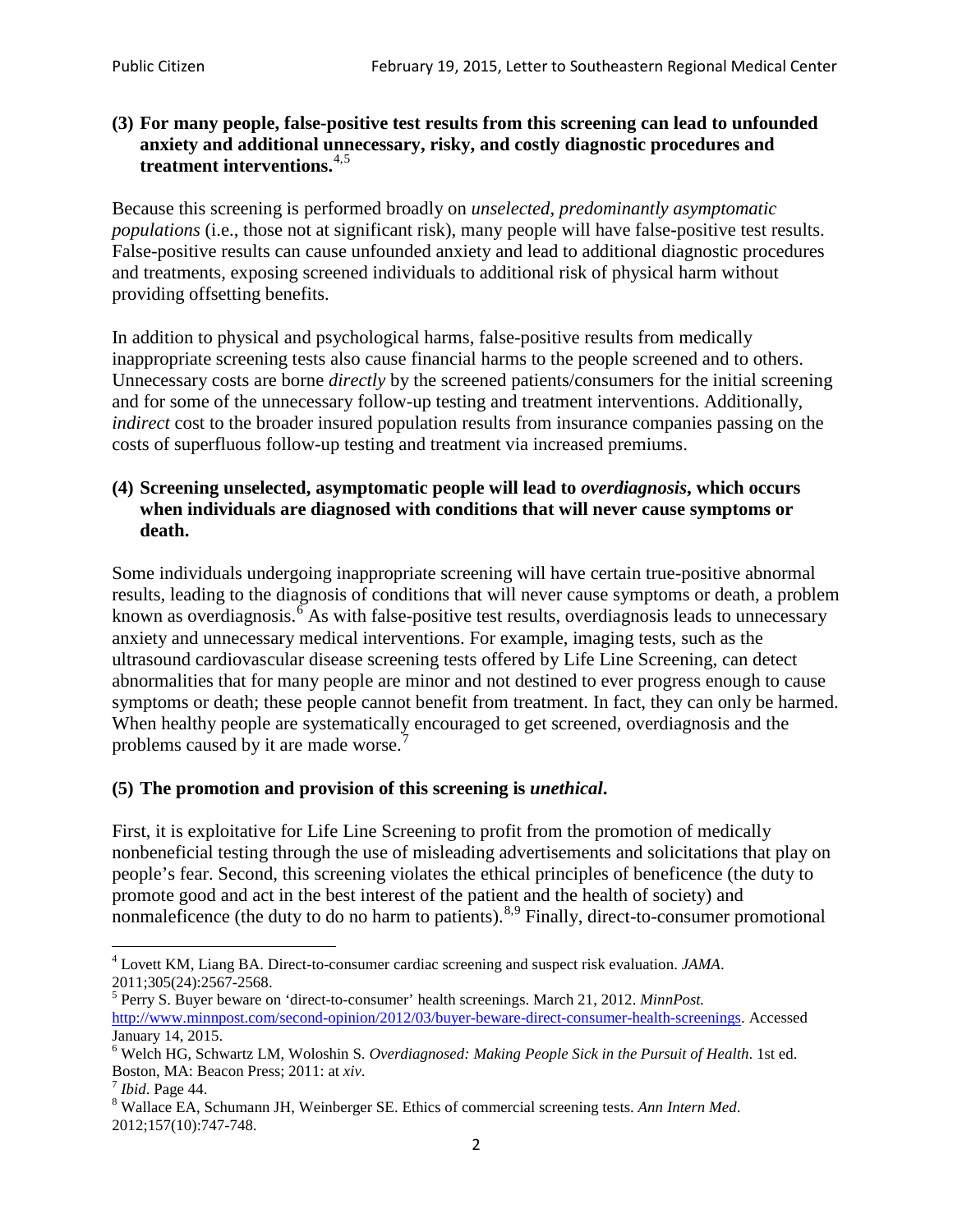materials for screening tests that fail to disclose published guidelines on recommended indications for these tests, as well as the risks of harm, violate the ethical principle of respect for persons and patient autonomy (the duty to protect and foster a patient's free, uncoerced choices). $\frac{10,11}{10,11}$  $\frac{10,11}{10,11}$  $\frac{10,11}{10,11}$  $\frac{10,11}{10,11}$ 

For these reasons, your institution's partnership with Life Line Screening does a great disservice to the community that you serve and adversely impacts public health more broadly. It is therefore imperative that your institution sever its relationship with Life Line Screening and refrain from endorsing the company's heavily promoted, nonselective, community**-**wide cardiovascular disease and osteoporosis screening programs.

Of note, many institutions like yours responded positively to similar requests from Public Citizen. In particular, on June 19, 2014, we wrote letters to 20 hospitals and medical institutions that had partnered with HealthFair, another company that inappropriately promotes similar direct-to-consumer cardiovascular disease screening tests, urging them to immediately sever their relationship with the company. [12](#page-2-2) Fifteen of the 20 institutions have informed either us or representatives of the news media that they have terminated or will be terminating their relationships with HealthFair. Public Citizen applauded these actions.

On August 11, 2014, the *Journal of the American Medical Association* published a Viewpoint article critical of hospital relationships with DTC disease screening companies.<sup>13</sup> The article co-authored by Erik Wallace, M.D., Associate Dean for the Colorado Springs Branch of the University of Colorado School of Medicine; John Schumann, M.D., Interim President, University of Oklahoma-Tulsa; and Steven Weinberger, M.D., Executive Vice President and Chief Executive Officer of the American College of Physicians, the pre**-**eminent national organization of internists — concluded as follows:

If the primary goal of hospitals and DTC screening companies is to improve the health of the populations they serve, then both entities should provide clear and convincing evidence of net benefit with the tests and treatments they offer. Given the controversy over the values and ethics of DTC screening companies and the services they offer, hospitals should clearly and publicly explain their relationships with DTC screening companies, given the lack of evidence to support mass vascular screenings. Hospitals also should justify such relationships transparently or, as Public Citizen suggests, sever such relationships.

Finally, we would also like to call to your attention the fact that on January 22, 2015, Public Citizen requested that the Federal Trade Commission investigate the advertising and promotional

<sup>&</sup>lt;sup>9</sup> Snyder L, American College of Physicians Ethics, Professionalism, and Human Rights Committee. American College of Physicians ethics manual. Sixth edition. Ann Intern Med. 2012;156(1):73-104.

<span id="page-2-0"></span><sup>&</sup>lt;sup>10</sup> Wallace EA, Schumann JH, Weinberger SE. Ethics of commercial screening tests. *Ann Intern Med*. 2012;157(10):747-748.

<span id="page-2-1"></span> $11$  Snyder L, American College of Physicians Ethics, Professionalism, and Human Rights Committee. American College of Physicians ethics manual: Sixth edition. *Ann Intern Med*. 2012;156(1):73-104.<br><sup>12</sup> Public Citizen. Letters to twenty hospitals and medical institutions asking them to end their partnerships with

<span id="page-2-2"></span>HealthFair. [http://www.citizen.org/hrg2206.](http://www.citizen.org/hrg2206) Accessed October 2, 2014.

<span id="page-2-3"></span><sup>13</sup> Wallace EA, Schumann JH, Weinberger SE. Hospital relationships with direct-to-consumer screening companies. *JAMA*. 2014;312(9):891-892. Published online August 11, 2014. doi:10.1001/jama.2014.9500.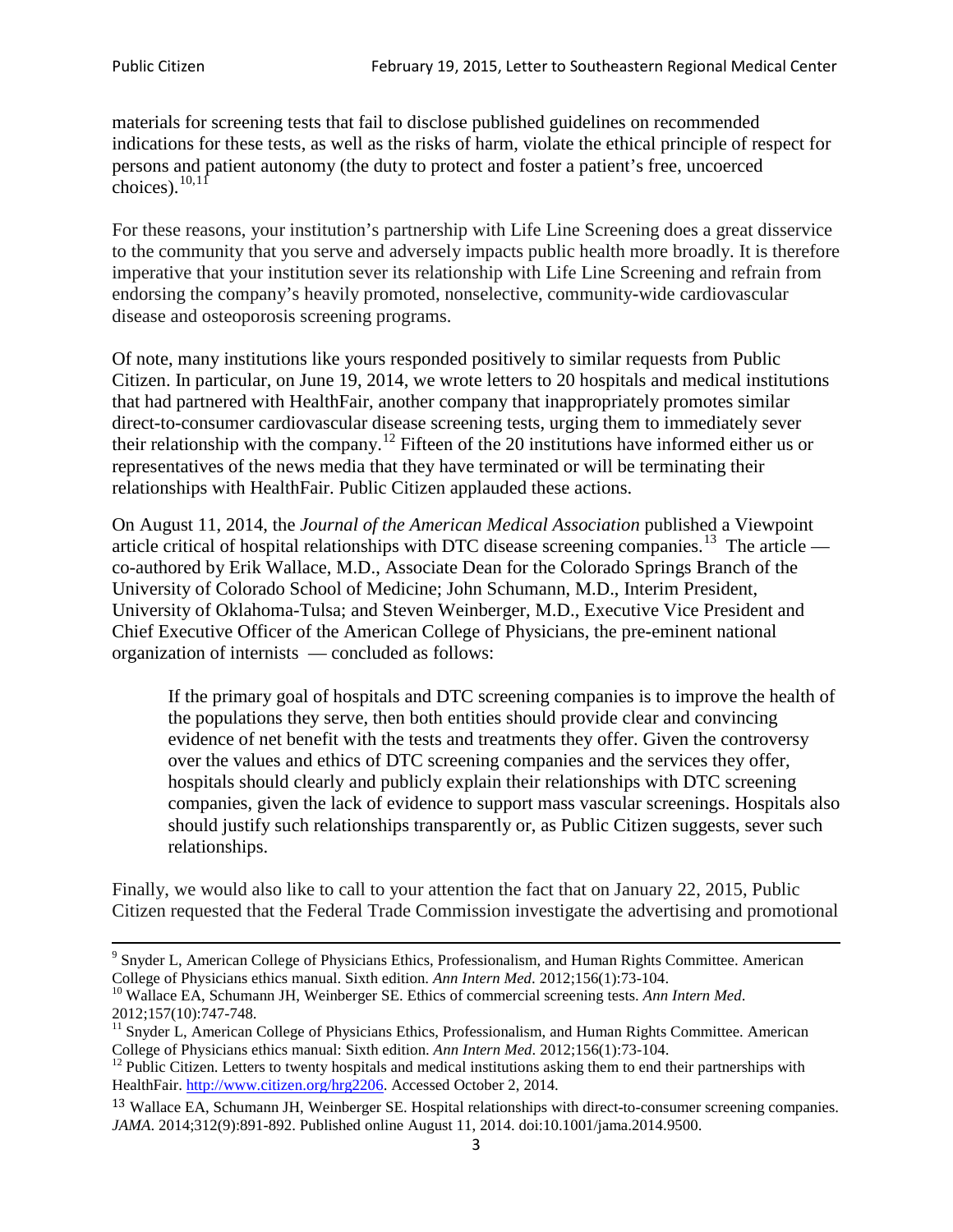activities of Life Line Screening. There is evidence that the company's advertising and promotional materials contain numerous statements that may be deceptive within the meaning of the Federal Trade Commission Act. These materials make unsubstantiated medical-benefit efficacy claims about Life Line Screening's primary cardiovascular disease and osteoporosis screening package, and they omit information material to consumers regarding the risks of adverse health-related outcomes and financial harms that may result from the screening.

Thank you for your prompt attention to this important patient safety and public health issue. Please contact us when you end your relationship with Life Line Screening.

Sincerely,

Vikram Krishnasamy, M.D., M.P.H. Researcher Public Citizen's Health Research Group

Michael Carome, M.D. **Director** Public Citizen's Health Research Group

Sidney M. Wolfe, M.D. Founder and Senior Adviser Public Citizen's Health Research Group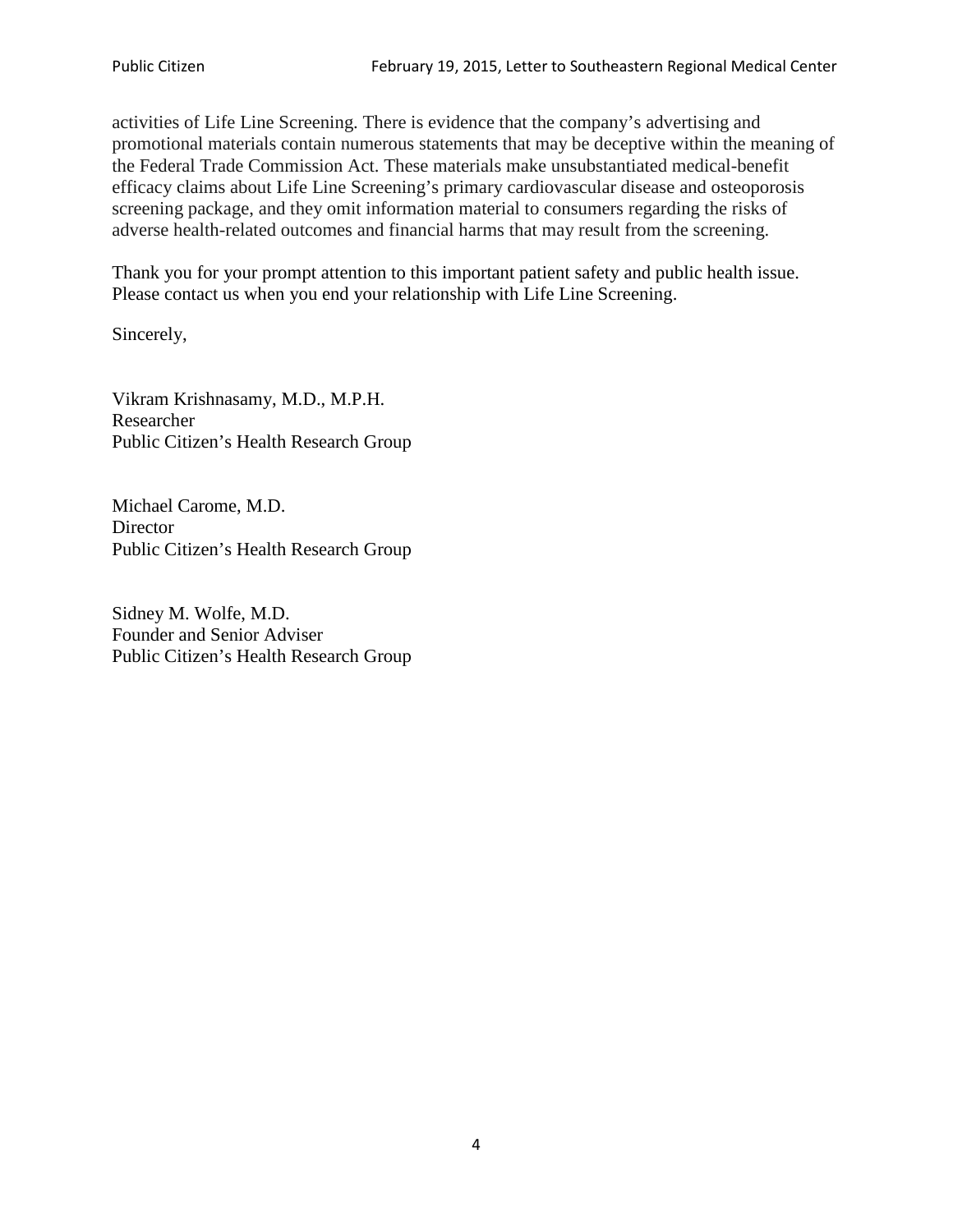# **Appendix**

## **Assessment of Cardiovascular Disease and Osteoporosis Screening Tests Offered by Life Line Screening**

Life Line Screening heavily promotes directly to consumers a package of four cardiovascular disease screening tests plus an osteoporosis risk assessment test.<sup>[14](#page-4-0),[15](#page-4-1)</sup> The four cardiovascular disease screening tests in the package are an electrocardiogram to screen for atrial fibrillation, a carotid artery ultrasound, an abdominal aortic aneurysm ultrasound, and a peripheral arterial disease test. The osteoporosis risk assessment test is an ultrasound of the heel bone to measure bone mass density.

Promotional materials describing these screening tests on the Life Line Screening website and in direct-to-consumer print solicitations mailed directly to people's homes misleadingly note the following:

Since our inception in 1993, we have screened nearly eight million people, and currently screen nearly one million people each year at over 16,000 screening events nationwide. Through this experience, we often identify serious health issues and **have helped save thousands of lives**. [16](#page-4-2) [Emphasis added]

"These screenings have **proven to be safe and accurate** in detecting your risks of stroke and vascular disease – so you and your doctor can do something about it before it's too late."<sup>[17](#page-4-3)</sup> [Emphasis added]

The Life Line Screening promotional materials recommend that adults over age 50 undergo these five screening tests annually:<sup>[18](#page-4-4),[19,](#page-4-5)[20,](#page-4-6)[21](#page-4-7),[22](#page-4-8)</sup>

Q. Who needs to be screened?

A. The answer is anyone over 50 who wants to be proactive about his or her health. …

Received November 2014.<br><sup>16</sup> Life Line Screening. Who we are. http://www.lifelinescreening.com/Who-We-Are. Accessed January 9, 2015.

<span id="page-4-3"></span><span id="page-4-2"></span><sup>17</sup> Undated letter from Kevin DeWeese, Director of Clinical Operations, Life Line Screening, to a consumer. Received November 2014.

<span id="page-4-0"></span><sup>&</sup>lt;sup>14</sup> Life Line Screening. Screening packages. [http://www.lifelinescreening.com/What-We-Do/Screening-Packages.](http://www.lifelinescreening.com/What-We-Do/Screening-Packages) AccessedJanuary 9, 2015.

<span id="page-4-1"></span><sup>&</sup>lt;sup>15</sup> Undated letter from Kevin DeWeese, Director of Clinical Operations, Life Line Screening, to a consumer.

<span id="page-4-4"></span><sup>&</sup>lt;sup>18</sup> Life Line Screening. Atrial fibrillation screening. [http://www.lifelinescreening.com/What-We-Do/What-We-](http://www.lifelinescreening.com/What-We-Do/What-We-Screen-For/Atrial-Fibrillation)[Screen-For/Atrial-Fibrillation.](http://www.lifelinescreening.com/What-We-Do/What-We-Screen-For/Atrial-Fibrillation) Accessed January 9, 2015.

<span id="page-4-5"></span><sup>&</sup>lt;sup>19</sup> Life Line Screening. Carotid artery disease screening. [http://www.lifelinescreening.com/What-We-Do/What-We-](http://www.lifelinescreening.com/What-We-Do/What-We-Screen-For/Carotid-Artery-Disease)

<span id="page-4-6"></span>[Screen-For/Carotid-Artery-Disease.](http://www.lifelinescreening.com/What-We-Do/What-We-Screen-For/Carotid-Artery-Disease) Accessed January 9, 2015.<br><sup>20</sup> Life Line Screening. Abdominal aortic aneurysm screening.. http://www.lifelinescreening.com/What-We-<br>Do/What-We-Screen-For/Abdominal-Aortic-Aneurysms. Acces

<span id="page-4-7"></span> $\frac{1}{21}$  Life Line Screening. Peripheral arterial disease screening. [http://www.lifelinescreening.com/What-We-Do/What-](http://www.lifelinescreening.com/What-We-Do/What-We-Screen-For/Peripheral-Arterial-Disease)

<span id="page-4-8"></span>[We-Screen-For/Peripheral-Arterial-Disease.](http://www.lifelinescreening.com/What-We-Do/What-We-Screen-For/Peripheral-Arterial-Disease) Accessed January 9, 2015.<br><sup>22</sup> Life Line Screening. Osteoporosis screening/bone density test. [http://www.lifelinescreening.com/What-We-](http://www.lifelinescreening.com/What-We-Do/What-We-Screen-For/Osteoporosis)[Do/What-We-Screen-For/Osteoporosis.](http://www.lifelinescreening.com/What-We-Do/What-We-Screen-For/Osteoporosis) Accessed January 9, 2015.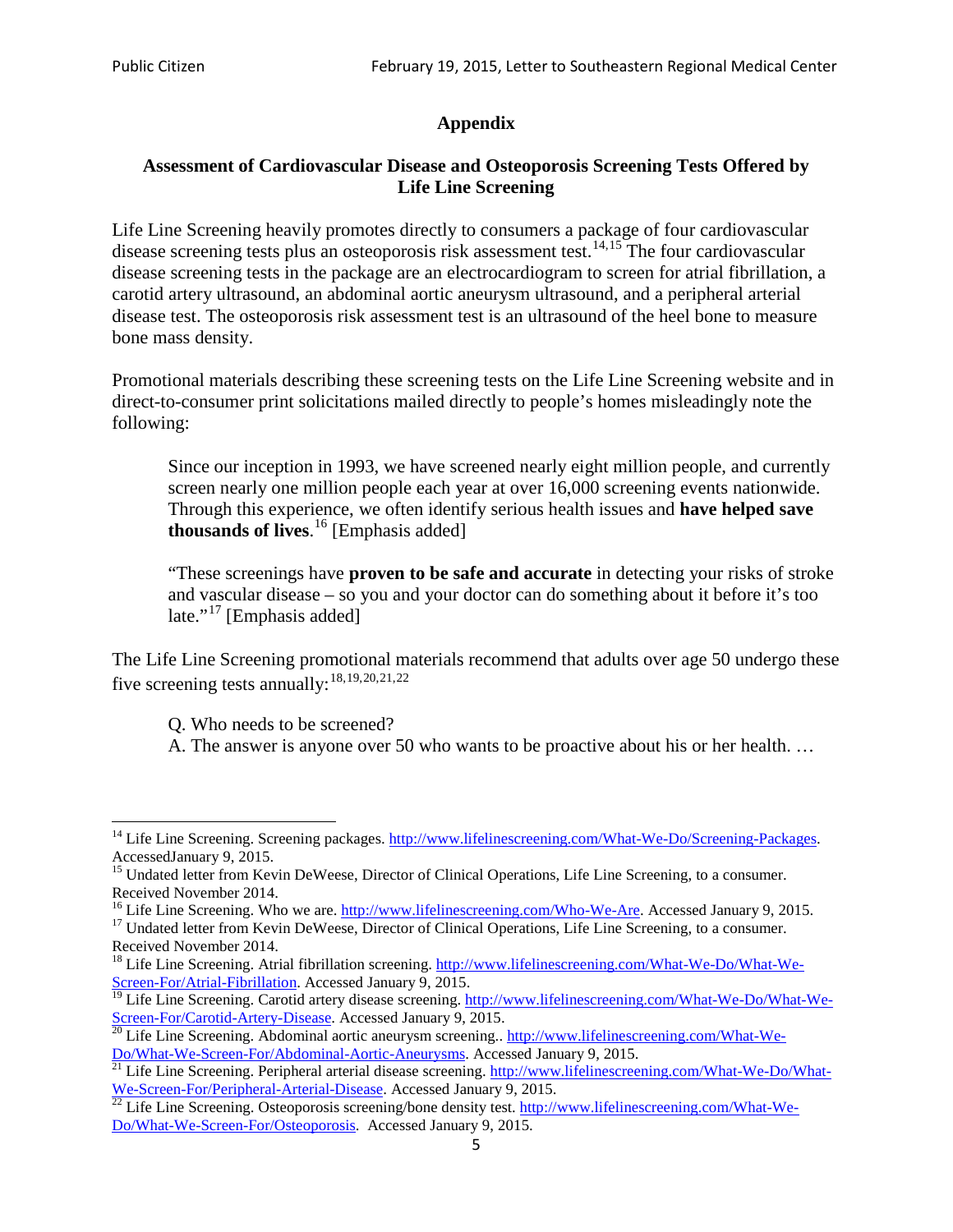However if you have a family history of stroke or heart disease, or if you have high risk factors such as being overweight, high cholesterol, smoking, or lack exercise you may wish to be screened, even if you are in your  $40^\circ$ s.<sup>[23](#page-5-0)</sup>

Life Line Screening's primary package is offered at a price of \$149, purportedly providing consumers a "savings of \$181."<sup>[24](#page-5-1)</sup>

Life Line Screening seeks to prompt asymptomatic individuals for whom screening for asymptomatic cardiovascular disease and osteoporosis is *not clinically indicated* to undergo screening by using inappropriate direct-to-consumer advertisements and solicitations that target consumer fear about having undetected, potentially life-threatening diseases.<sup>[25](#page-5-2)</sup> Examples of such statements found on Life Line Screening's website and print solicitation materials include the following:

- Website: "The absence of risk factors does **not** guarantee that a person will not die from a heart attack. In fact, 1 in 3 people who develop a myocardial infarction (MI) will not have any of the conventional risk factors, which include smoking, unhealthy diet, obesity, physical inactivity, high blood pressure, diabetes and raised lipids."[26](#page-5-3) [Emphasis in original]
- Website: "Similarly, **80% – 85% of strokes occur without warning in asymptomatic patients**, so they can only be significantly reduced by finding and treating the disease before it happens."<sup>[27](#page-5-4)</sup> [Emphasis added]
- Website: "Abdominal aortic aneurysms pose a threat because **they are usually silent until a medical emergency occurs**."[28](#page-5-5) [Emphasis added]
- Website: "**Aneurysms are a health risk because they can burst or rupture. A ruptured aneurysm can cause severe internal bleeding, which can lead to shock or even death.**"<sup>[29](#page-5-6)</sup> [Emphasis in original]
- Website: "Your carotid arteries are the two large blood vessels in your neck that supply blood to your brain. When these arteries become clogged with cholesterol, they become

<span id="page-5-0"></span><sup>&</sup>lt;sup>23</sup> Life Line Screening. Questions  $\&$  answers about Life Line Screening. Enclosure to undated letter from Kevin DeWeese, Director of Clinical Operations, Life Line Screening, to a consumer. Received November 2014.

<span id="page-5-1"></span><sup>&</sup>lt;sup>24</sup> Undated letter from Kevin DeWeese, Director of Clinical Operations, Life Line Screening, to a consumer. Received November 2014.

<span id="page-5-2"></span><sup>25</sup> Lovett KM, Liang BA. Direct-to-consumer cardiac screening and suspect risk evaluation. *JAMA*.  $2011;305(24):2567-2568$ .<br><sup>26</sup> Life Line Screening. The benefits of ultrasound screening in key cardiovascular disease areas.

<span id="page-5-3"></span>[http://www.lifelinescreeningresearch.com/the-benefits-of-ultrasound-screening/.](http://www.lifelinescreeningresearch.com/the-benefits-of-ultrasound-screening/) Accessed January 9, 2015.<br><sup>28</sup> Life Line Screening. Abdominal aortic aneurysm screening. http://www.lifelinescreening.com/What-We-<sup>28</sup>

<span id="page-5-5"></span><span id="page-5-4"></span>[Do/What-We-Screen-For/Abdominal-Aortic-Aneurysms.](http://www.lifelinescreening.com/What-We-Do/What-We-Screen-For/Abdominal-Aortic-Aneurysms) Accessed January 9, 2015. <sup>29</sup> Life Line Screening. Abdominal aortic aneurysm (AAA).

<span id="page-5-6"></span>[http://www.lifelinescreening.com/~/media/Files/US/pdfs/FactSheetAAAupdated.ashx.](http://www.lifelinescreening.com/~/media/Files/US/pdfs/FactSheetAAAupdated.ashx) Accessed January 9, 2015.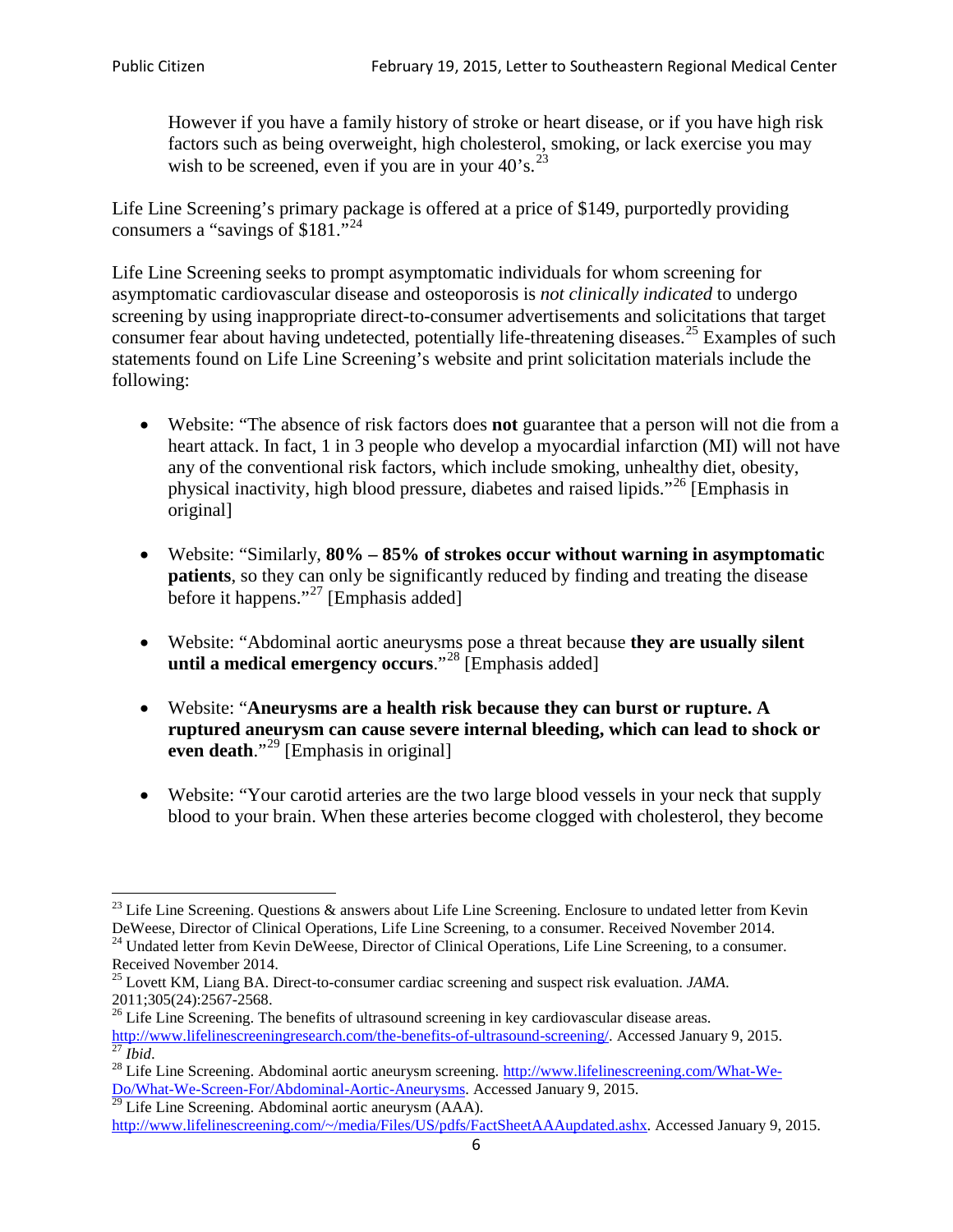**dangerously narrow**. **If a blood clot occurs in the carotid arteries, then blood cannot reach your brain and a stroke can result**. "<sup>[30](#page-6-0)</sup> [Emphasis added]

- Website: "A ruptured aortic aneurysm can cause massive internal bleeding and requires prompt emergency treatment to prevent death. **It is estimated that 80% of people with a ruptured aneurysm will die, and that many of these will die before being able to reach a hospital.**"<sup>[31](#page-6-1)</sup> [Emphasis added]
- Website: "As we age, bones begin to break down faster than new bone can be formed. Osteoporosis removes minerals from bones until they become so weak and brittle that they fracture very easily. Actions such as bending to pick up a newspaper, lifting a vacuum, or even coughing can cause a fracture. **Some fractures, such as hip fractures, may require hospitalization or major surgery, and may result in disability or even**  death."<sup>[32](#page-6-2)</sup> [Emphasis added]
- Direct-to-consumer letter: "These screenings have proven to be safe and accurate in detecting **your risks of stroke and vascular disease** – so you and your doctor **can do something about it before it's too late.**"<sup>[33](#page-6-3)</sup> [Emphasis added]
- Direct-to-consumer letter: "The lifetime risk of stroke for middle-aged men and women is 1 in 5 for women and 1 in 6 for men, and **it takes a terrible toll on families**."[34](#page-6-4) [Emphasis added]
- Direct-to-consumer letter: "Life Line Screening has conducted nearly 8 million screenings, and customers sometimes tell us they feel the **screenings saved their lives**."[35](#page-6-5) [Emphasis added]
- Direct-to-consumer letter:  $36$  "What's inside your arteries?" [Emphasis in original]

As discussed below, a review of current evidence-based guidelines and relevant scientific literature fails to provide support for use of these five tests — individually or together as a package — for widespread screening of asymptomatic individuals in the general adult population over age 50 on a one-time basis, let alone annually. For many individuals, the risks of harm outweigh the benefits of the testing. Moreover, since the tests are not clinically indicated for most people being screened, and since many people will undergo additional unnecessary testing, these screenings are resulting in financial harm to many individuals.

<span id="page-6-0"></span><sup>&</sup>lt;sup>30</sup> Life Line Screening. Carotid artery disease screening. [http://www.lifelinescreening.com/What-We-Do/What-We-](http://www.lifelinescreening.com/What-We-Do/What-We-Screen-For/Carotid-Artery-Disease)[Screen-For/Carotid-Artery-Disease.](http://www.lifelinescreening.com/What-We-Do/What-We-Screen-For/Carotid-Artery-Disease) Accessed January 9, 2015.<br><sup>31</sup> *Ibid.* 32 Life Line Screening. Osteoporosis screening/bone density test. [http://www.lifelinescreening.com/What-We-](http://www.lifelinescreening.com/What-We-Do/What-We-Screen-For/Osteoporosis)

<span id="page-6-2"></span><span id="page-6-1"></span>[Do/What-We-Screen-For/Osteoporosis.](http://www.lifelinescreening.com/What-We-Do/What-We-Screen-For/Osteoporosis) Accessed January 9, 2015. <sup>33</sup> Undated letter from Kevin DeWeese, Director of Clinical Operations, Life Line Screening, to a consumer.

<span id="page-6-3"></span>Received November 2014.<br><sup>34</sup> Ibid.

<span id="page-6-4"></span>

<span id="page-6-5"></span><sup>34</sup> *Ibid*. 35 *Ibid*. 36 *Ibid*.

<span id="page-6-6"></span>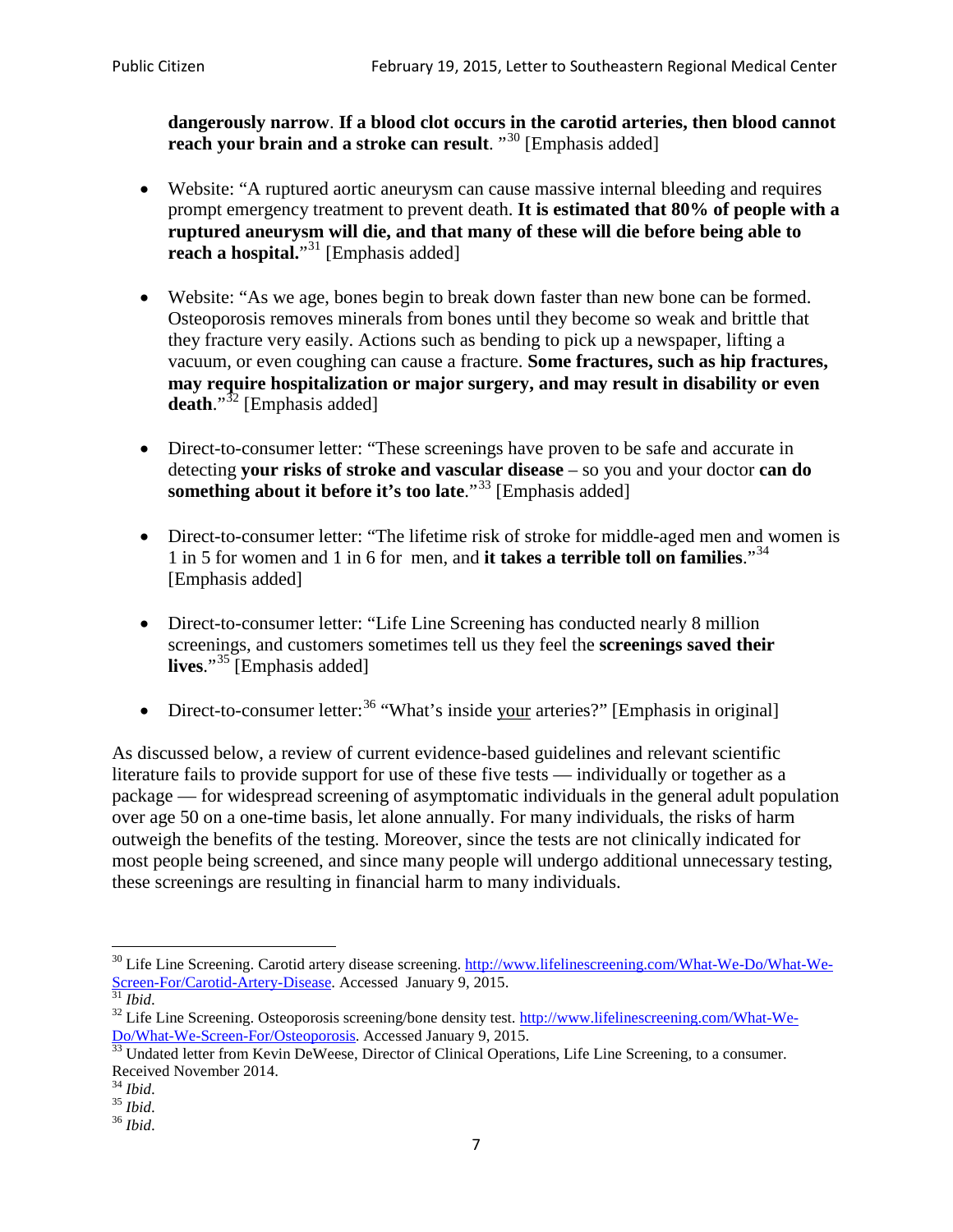Although the following screening tests sound appealing, each one either: (a) clinically benefits only appropriately selected high-risk groups of patients (rather than *all* adults over age 50); or (b) has not been scientifically proven to provide any clinically meaningful benefit to anyone. Widespread and indiscriminate use of these tests is likely to be harmful to large numbers of individuals in the general, asymptomatic population by yielding a significant number of falsepositive test results, leading to subsequent unnecessary diagnostic procedures and treatments, associated adverse effects of those procedures and treatments, and unwarranted anxiety in tested individuals. In addition, some individuals undergoing inappropriate screening will have truepositive abnormal results, but the abnormalities found will never cause symptoms or death, leading to overdiagnosis.

## **A. Atrial fibrillation screening with electrocardiogram (ECG):**

The Life Line Screening online promotional materials state:<sup>[37](#page-7-0)</sup>

Atrial Fibrillation is the most common type of heart arrhythmia (abnormal heartbeat). It occurs when the heart's upper chambers (the atria) beat irregularly or quiver. Without an effective heartbeat blood isn't pumped completely out of the atria, causing blood to pool and possibly clot. A clot can travel to other parts of the body, including the brain, where it may result in stroke.

Screening for Atrial Fibrillation

• A non-invasive procedure used to detect irregular heartbeat (a major risk factor for stroke), an Atrial Fibrillation screening is performed by attaching [ECG] electrodes above your wrists and ankles.

Who should have an atrial fibrillation screening?

• Anyone with risk factors for stroke, atrial fibrillation or carotid artery disease

How often should I get an atrial fibrillation screening?

• Annually

<span id="page-7-1"></span>However, we are not aware of any major medical professional organization that endorses widespread screening of asymptomatic patients younger than age 65 for atrial fibrillation. In addition, atrial fibrillation can be detected in most patients who have the condition simply by checking for an irregularly irregular pulse during a physical exam.

In 2011, the American Heart Association (AHA) and the American Stroke Association (ASA) jointly issued updated evidence-based guidelines for the primary prevention of stroke.<sup>[38](#page-7-1)</sup> The

<span id="page-7-0"></span><sup>&</sup>lt;sup>37</sup> Life Line Screening. Atrial fibrillation screening. [http://www.lifelinescreening.com/What-We-Do/What-We-](http://www.lifelinescreening.com/What-We-Do/What-We-Screen-For/Atrial-Fibrillation)[Screen-For/Atrial-Fibrillation.](http://www.lifelinescreening.com/What-We-Do/What-We-Screen-For/Atrial-Fibrillation) Accessed January 9, 2015.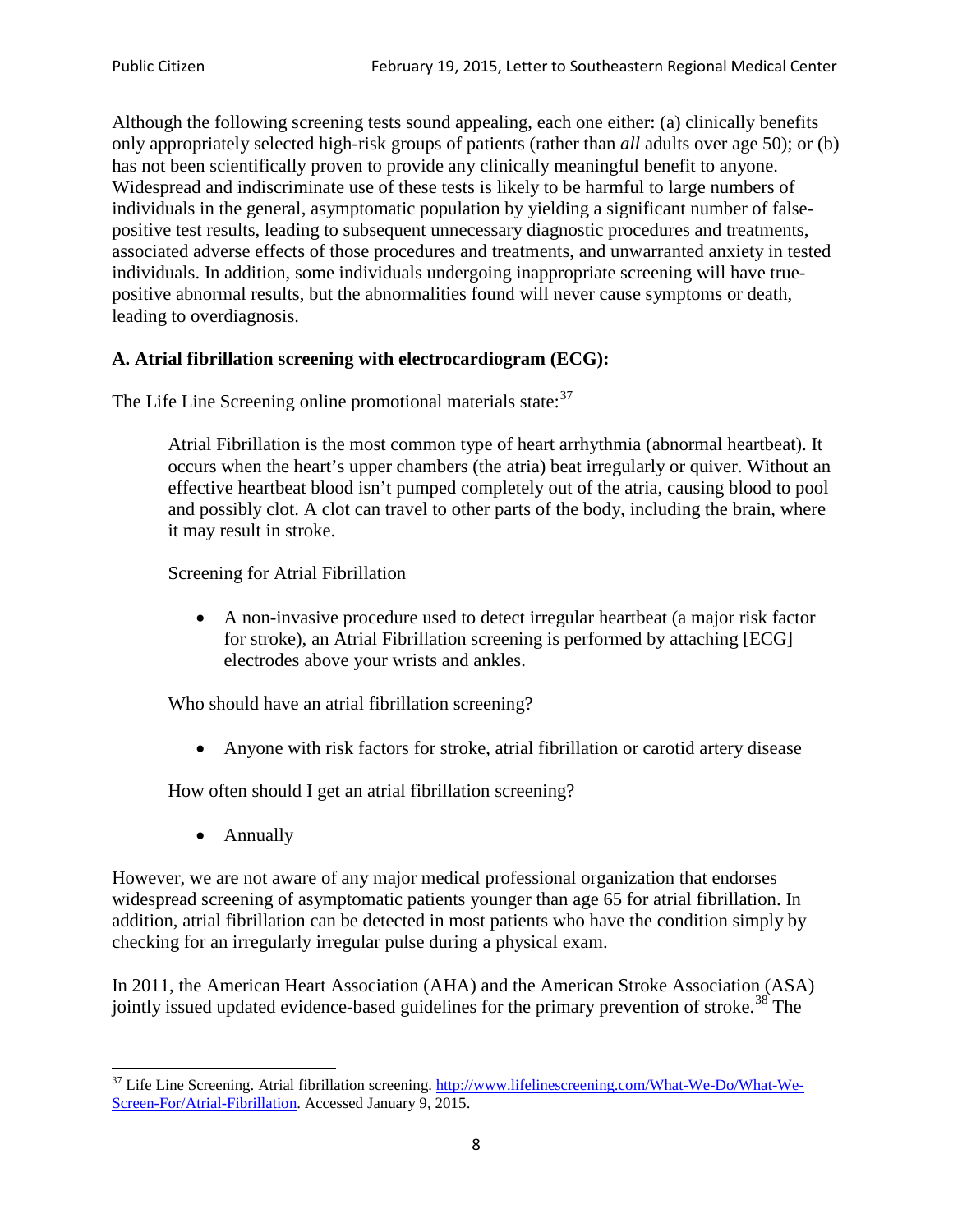American Academy of Neurology (AAN) affirmed the value of these guidelines. The 2011 AHA/ASA guidelines provided the following recommendation regarding screening for atrial fibrillation:

Active screening for atrial fibrillation in patients >65 years of age in primary care settings using pulse taking followed by an ECG as indicated can be useful.

In 2014, the AHA and the ASA issued updated evidence-based guidelines for the primary prevention of stroke.<sup>[39](#page-8-0)</sup> The AAN again affirmed the value of the updated guidelines, and the American Association of Neurological Surgeons, the Congress of Neurological Surgeons and the Preventive Cardiovascular Nurses Association endorsed them. The update provided the following recommendation regarding screening for atrial fibrillation:

Active screening for AF in the primary care setting in patients >65 years of age by pulse assessment followed by ECG as indicated can be useful.

In 2010 and 2012, the European Society of Cardiology issued evidence-based guidelines that similarly recommended that patients ages 65 and older be screened for atrial fibrillation by their primary health care providers by checking the pulse, followed by an ECG in case of irregularity. $40,41$  $40,41$ 

# **B. Stroke/Carotid Artery Ultrasound:**

The Life Line Screening online promotional materials state:<sup>[42](#page-8-3)</sup>

Your carotid arteries are the two large blood vessels in your neck that supply blood to your brain. When these arteries become clogged with cholesterol, they become dangerously narrow. If a blood clot occurs in the carotid arteries, then blood cannot reach your brain and a stroke can result. …

<sup>&</sup>lt;sup>38</sup> Goldstein LB, Bushnell CD, Adams RJ, et al. Guidelines for the primary prevention of stroke: A guideline for healthcare professionals from the American Heart Association/American Stroke Association. *Stroke*.

<sup>2011;42(2):517-584.</sup> [see page 1 for title, authors, ANA affirmation; see page 21 for recommendation]

<span id="page-8-0"></span> $\frac{2011,42(2)(317,601)}{39}$  Meschia JF, Bushnell C, Goden-Albala B, et al. Guidelines for the primary prevention of stroke: A statement for healthcare professionals from the American Heart Association/American Stroke Association. *Stroke*.

<sup>2014;45(12):3754-3832.</sup> [see page 1 for title, authors, ANA affirmation and other endorsements; see page 24 for recommendation]

<span id="page-8-1"></span><sup>40</sup> Camm AJ, Kirchhof P, Lip GYH, et al. Guidelines for the management of atrial fibrillation: The Task Force for the Management of Atrial Fibrillation of the European Society of Cardiology (ESC). *Eur Heart J*. 2010;31:2369- 2429. [See page 50]

<span id="page-8-2"></span><sup>41</sup> Camm AJ, Lip GYH, De Caterina R, et al. 2012 focused update of the ESC Guidelines for the management of atrial fibrillation: An update of the 2010 ESC Guidelines for the management of atrial fibrillation. *Eur Heart J*.

<span id="page-8-3"></span><sup>&</sup>lt;sup>2012</sup>;23(21):2719-2747. [See page 273] 42 Life Line Screening. [http://www.lifelinescreening.com/What-We-Do/What-We-](http://www.lifelinescreening.com/What-We-Do/What-We-Screen-For/Carotid-Artery-Disease)[Screen-For/Carotid-Artery-Disease.](http://www.lifelinescreening.com/What-We-Do/What-We-Screen-For/Carotid-Artery-Disease) Accessed January 9, 2015.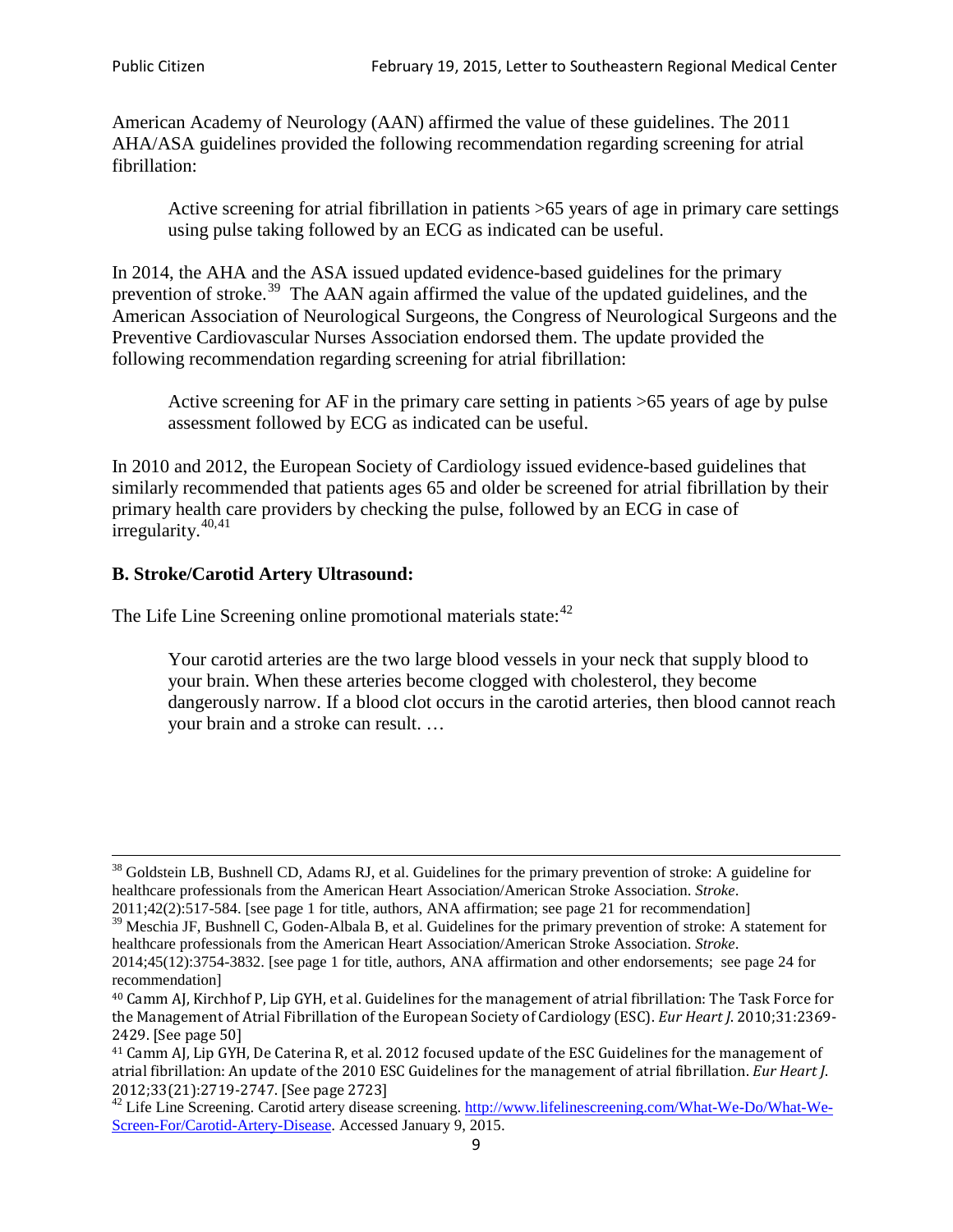Carotid Artery Disease (Plaque) Screening

• Simple, painless and non-invasive, this screening uses cutting-edge Doppler color flow ultrasound technology to create images of the carotid arteries while also measuring blood flow through them.

Who should have a carotid artery screening?

- Anyone over age 50
- Anyone over age 40 with risk factors

How often should I get a carotid artery screening?

• Annually

However, several major medical professional organizations affirmatively recommend *against* indiscriminate screening with carotid artery ultrasounds in low-risk, asymptomatic individuals, and we are not aware of any major medical professional organization that endorses such screening.

Good evidence indicates that although stroke is a leading cause of death and disability in the United States, a relatively small proportion of all disabling, unheralded strokes are due to carotid artery disease. Studies also suggest that only about 1 percent of the general population older than 65 has severe carotid artery stenosis (60 to 90 percent narrowing).<sup>[43](#page-9-0)</sup> Carotid artery stenosis is more prevalent in older adults, smokers, those with hypertension and those with heart disease; unfortunately, research has not found any single risk factor or clinically useful risk stratification tool that can reliably and accurately distinguish people who have clinically important carotid artery stenosis from those who do not.<sup>[44](#page-9-1)</sup>

In 2006, the AHA and the ASA issued a series of evidence-based guidelines for the primary prevention of stroke.[45](#page-9-2) The value of the guidelines was affirmed by the AAN. Although the guidelines did not include a specific recommendation about screening the general population for asymptomatic carotid stenosis, they did state the following:

Although highly selected patients may benefit, screening of general populations for asymptomatic carotid stenosis is unlikely to be cost-effective. The cost-effectiveness of even a one-time screening approach would be highly dependent on the ability to identify a group of persons with a high pretest likelihood of having high-grade asymptomatic disease, the availability of a screening test with a very high sensitivity and specificity when used on a side-scale basis, and very low perioperative complication rates.

<span id="page-9-0"></span> $^{43}$  U.S. Preventive Services Task Force. Screening for carotid artery stenosis: U.S. Preventive Services Task Force recommendation statement. Ann Intern Med. 2007;147(12):854-859.

<span id="page-9-2"></span><span id="page-9-1"></span><sup>&</sup>lt;sup>44</sup> *Ibid*. <sup>45</sup> Goldstein LB, Adams R, Alberts MJ, et al. Primary prevention of ischemic stroke: A guideline from the American <sup>45</sup> Goldstein LB, Adams R, Alberts MJ, et al. Primary prevention of ischemic stroke: A guide Heart Association/American Stroke Association Stroke Council. *Stroke*. 2006;37(6):1583-633.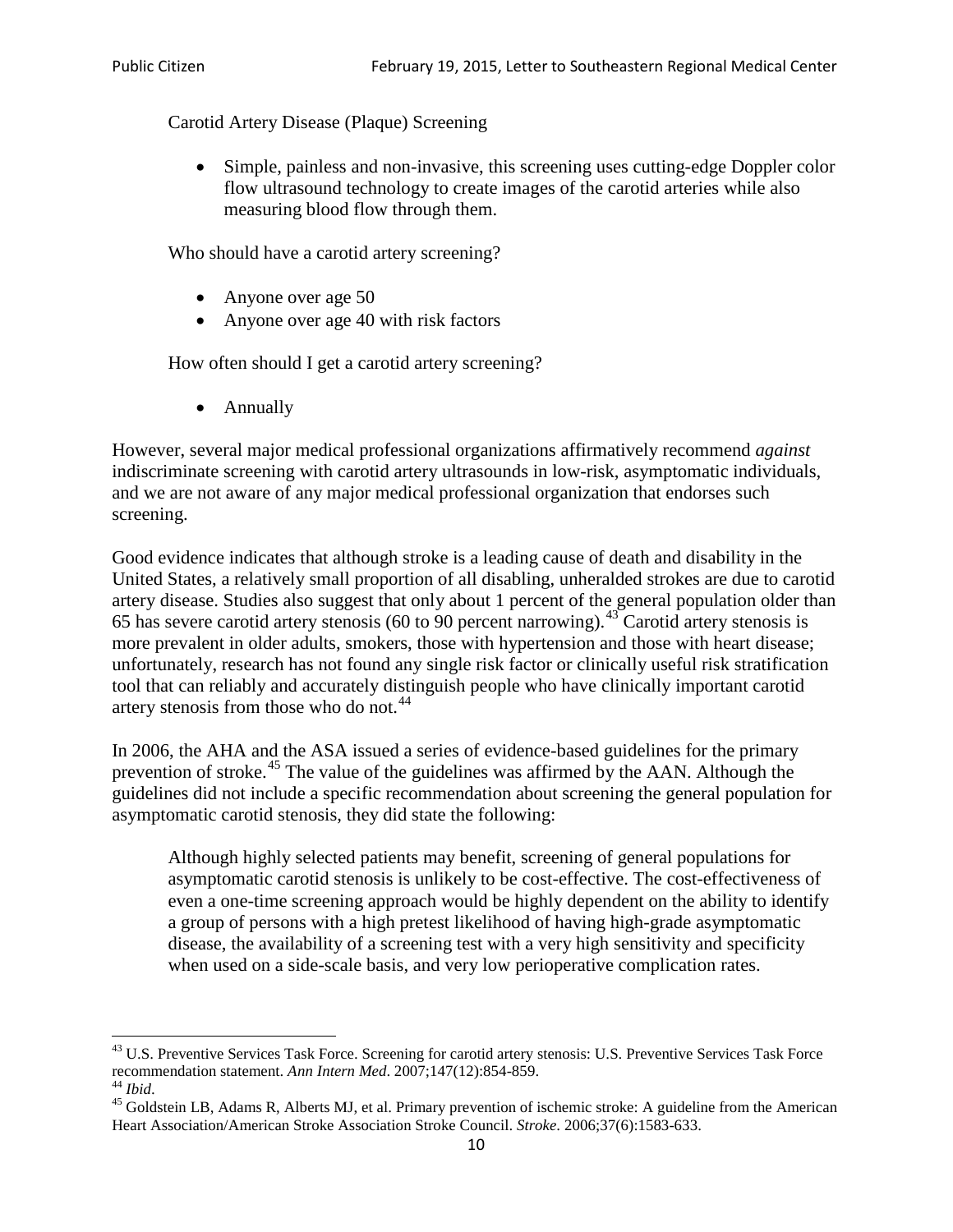These conditions for cost-effective screening are not met for carotid artery ultrasound screening of asymptomatic individuals in the general population, as discussed below.

In 2011, the AHA and the ASA issued updated guidelines for the primary prevention of stroke, the value of which was again affirmed by the  $AAN<sup>46</sup>$  $AAN<sup>46</sup>$  $AAN<sup>46</sup>$ . The updated guidelines stated the following:

Population screening for asymptomatic carotid artery stenosis is not recommended.

In 2014, the AHA and the ASA issued updated guidelines for the primary prevention of stroke. $47$ The AAN again affirmed the value of the updated guidelines, and the American Association of Neurological Surgeons, the Congress of Neurological Surgeons, and the Preventive Cardiovascular Nurses Association endorsed them. The updated guidelines stated the following:

Screening low-risk populations for asymptomatic carotid artery stenosis is not recommended.

In 2007, the U.S. Preventive Services Task Force (USPSTF) issued an evidence-based grade D recommendation *against* screening for asymptomatic carotid artery stenosis in the general population.[48](#page-10-2) In making this a grade D recommendation, the USPSTF concluded with moderate certainty that for individuals with asymptomatic carotid artery stenosis, the benefits of screening do not outweigh the harms. It noted, in particular, the following:

#### **Importance**

Good evidence indicates that although stroke is a leading cause of death and disability in the United States, a relatively small proportion of all disabling, unheralded strokes is due to [carotid artery stenosis].

#### **Detection**

The most feasible screening test for severe [carotid artery stenosis] (for example, 60% to 99% stenosis) is duplex ultrasonography. Good evidence indicates that this test has moderate sensitivity and specificity and yields many false-positive results. A positive result on duplex ultrasonography is often confirmed by digital subtraction angiography, which is more accurate but can cause serious adverse events. Noninvasive confirmatory tests, such as magnetic resonance angiography, involve some inaccuracy. Given these facts, some people with false-positive test results may receive unnecessary invasive carotid endarterectomy surgery.

<span id="page-10-0"></span><sup>&</sup>lt;sup>46</sup> Goldstein LB, Bushnell CD, Adams RJ, et al. Guidelines for the primary prevention of stroke: A guideline for healthcare professionals from the American Heart Association/American Stroke Association. *Stroke*.<br>2011;42(2):517-584. [see page 1 for title, authors, ANA affirmation; see page 25 for recommendation]

<span id="page-10-1"></span><sup>&</sup>lt;sup>47</sup> Meschia JF, Bushnell C, Goden-Albala B, et al. Guidelines for the primary prevention of stroke: A statement for healthcare professionals from the American Heart Association/American Stroke Association. *Stroke*. 2014;45(12):3754-3832. [see page 1 for title, authors, ANA affirmation and other endorsements; see page 30 for

recommendation] <sup>48</sup> U.S. Preventive Services Task Force. Screening for carotid artery stenosis: U.S. Preventive Services Task Force

<span id="page-10-2"></span>recommendation statement. *Ann Intern Med*. 2007;147(12):854-9.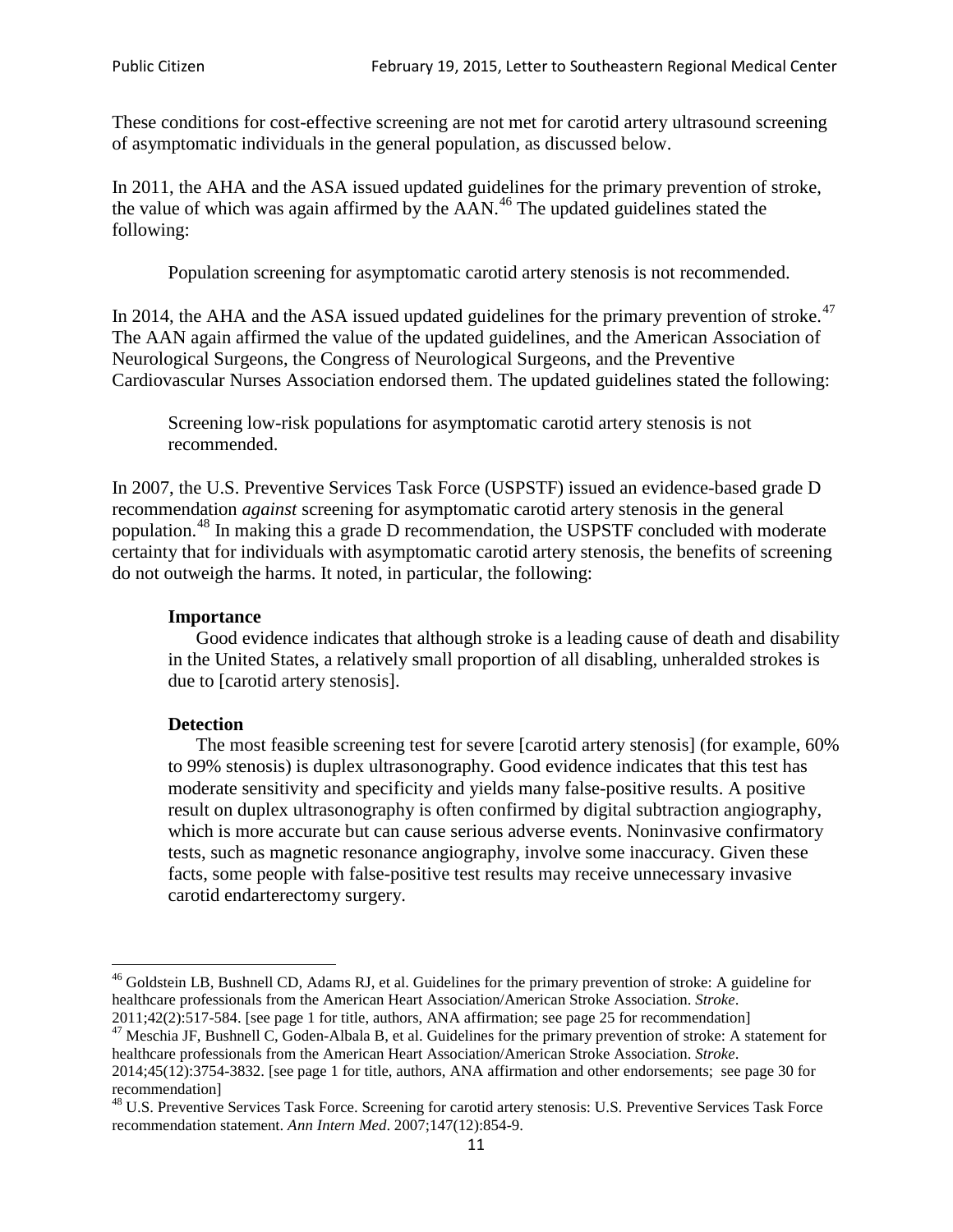#### **Benefits of Detection and Early Intervention**

Good evidence indicates that in selected, high-risk trial participants with asymptomatic severe [carotid artery stenosis], carotid endarterectomy by selected surgeons reduces the 5-year absolute incidence of all strokes or perioperative death by approximately 5%. These benefits would be less among asymptomatic people in the general population. For the general primary care population, the benefits are judged to be no greater than small.

### **Harms of Detection and Early Intervention**

Good evidence indicates that both the testing strategy and the treatment with carotid endarterectomy can cause harms. A testing strategy that includes angiography will itself cause some strokes. A testing strategy that does not include angiography will cause some strokes by leading to carotid endarterectomy in people who do not have severe [carotid artery stenosis]. In excellent centers, carotid endarterectomy is associated with a 30-day stroke or mortality rate of about 3%; some areas have higher rates. These harms are judged to be no less than small.

In July 2014, the USPSTF issued an updated recommendation against screening for asymptomatic carotid artery stenosis in the general population.<sup>[49](#page-11-0)</sup> In reaffirming its prior recommendation, the USPSTF concluded with moderate certainty that the harms of screening for asymptomatic carotid artery stenosis outweigh the benefits. The USPSTF presented the following updated rationale: $50$ 

#### **Importance**

Stroke is a leading cause of death and disability in the United States. Although asymptomatic carotid artery stenosis is a risk factor for stroke, it causes a relatively small proportion of strokes.

#### **Detection**

The most feasible screening test for carotid artery stenosis (defined as 60% to 99% stenosis) is ultrasonography. Although adequate evidence indicates that this test has high sensitivity and specificity, in practice, ultrasonography yields many false-positive results in the general population, which has a low prevalence of carotid artery stenosis (approximately 0.5% to 1%). There are no externally validated, reliable tools that can determine who is at increased risk for carotid artery stenosis or for stroke when carotid artery stenosis is present. Adequate evidence indicates that the accuracy of screening by auscultation of the neck is poor.

## **Benefits of Detection and Early Intervention**

There is no direct evidence on the benefits of screening for carotid artery stenosis. Adequate evidence indicates that in selected trial participants with asymptomatic carotid artery stenosis, carotid endarterectomy (CEA) performed by selected surgeons reduces the absolute incidence of all strokes or perioperative death by approximately 3.5%

<span id="page-11-0"></span><sup>&</sup>lt;sup>49</sup> LeFevre on behalf of the U.S. Preventive Services Task Force. Screening for asymptomatic carotid artery stenosis: U.S. Preventive Services Task Force Recommendation Statement. *Ann Intern Med*. Published online July 8, 2014. doi:10.7326/M14-1333. <sup>50</sup> *Ibid*.

<span id="page-11-1"></span>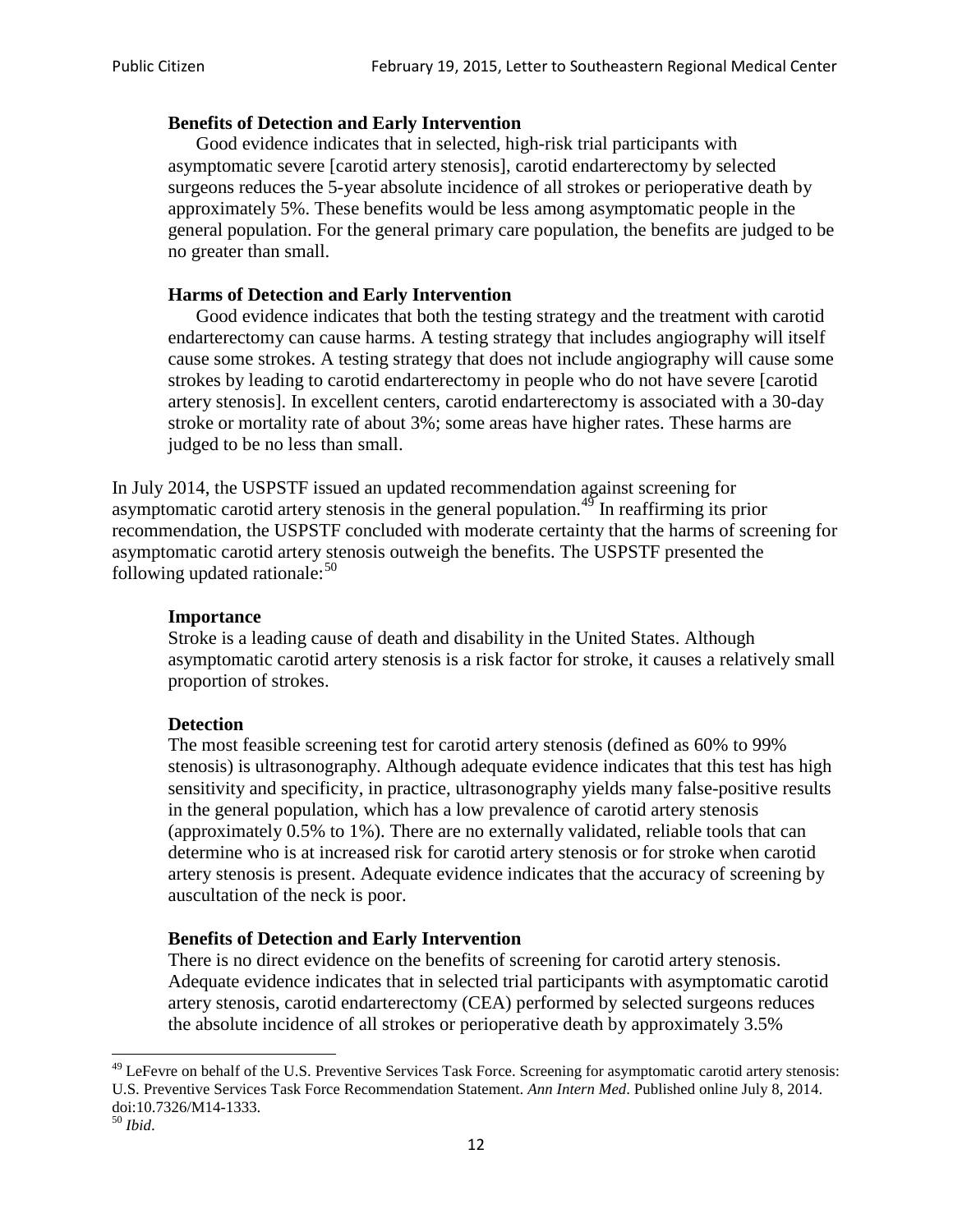compared with (outdated) medical management. However, this difference is probably smaller with current optimal medical management. The magnitude of these benefits would be smaller in asymptomatic persons in the general population. For the general primary care population, the magnitude of benefit is small to none. There is no evidence that identification of asymptomatic carotid artery stenosis leads to any benefit from adding or increasing medication doses (beyond current standard medical therapy for cardiovascular disease prevention).

## **Harms of Detection and Early Intervention**

Adequate evidence indicates that both the testing strategy for carotid artery stenosis and treatment with CEA can cause harms. Although screening with ultrasonography has few direct harms, all screening strategies, including those with or without confirmatory tests (that is, digital subtraction or magnetic resonance angiography), have imperfect sensitivity and specificity and could lead to unnecessary interventions and result in serious harms. In selected centers similar to those in the trials, CEA is associated with a 30-day stroke or mortality rate of approximately 2.4%; reported rates are as high as approximately 5% in low-volume centers and 6% in certain states. Myocardial infarctions are reported in 0.8% to 2.2% of patients after CEA. The 30-day stroke or mortality rate after carotid angioplasty and stenting (CAAS) is approximately 3.1% to 3.8%. The overall magnitude of harms of screening and subsequent treatment of asymptomatic carotid artery stenosis is small to moderate depending on patient population, surgeon, center volume, and geographic location.

In 2007, the American Society of Neuroimaging, with co-sponsorship by the Society of Vascular and Interventional Neurology, issued evidence-based recommendations on the screening of asymptomatic carotid artery disease in the general population and selected subsets of patients.<sup>[51](#page-12-0)</sup> These societies issued a grade E recommendation *against* screening for carotid artery stenosis in the general population or in a selected population based on age, gender or any other variable alone. The criteria for a grade E recommendation were that the prevalence of disease may be high or low but detection and treatment is documented to have no benefit, or prevalence of disease is low. They also issued a grade A recommendation that screening of selective subpopulations of adults age 65 or older with at least three cardiovascular risk factors (hypertension, coronary artery disease, current cigarette smoking or hyperlipidemia) needs to be considered. The criteria of a grade A recommendation were that the prevalence of disease is high and detection and treatment is of documented benefit.

In 2011, the Society for Vascular Surgery issued a position statement recommending ultrasound screening of carotid arteries only for high-risk individuals age 55 or older, taking into account cardiovascular risk factors, such as a history of hypertension, diabetes mellitus, smoking,

<span id="page-12-0"></span><sup>&</sup>lt;sup>51</sup> Qureshi AI, Alexandrov AV, Tegeler CH, et al. Guidelines for screening of extracranial carotid artery disease: a statement for healthcare professionals from the multidisciplinary practice guidelines committee of the American Society of Neuroimaging; cosponsored by the Society of Vascular and Interventional Neurology. *J Neuroimaging*. 2007;17(1):19-47.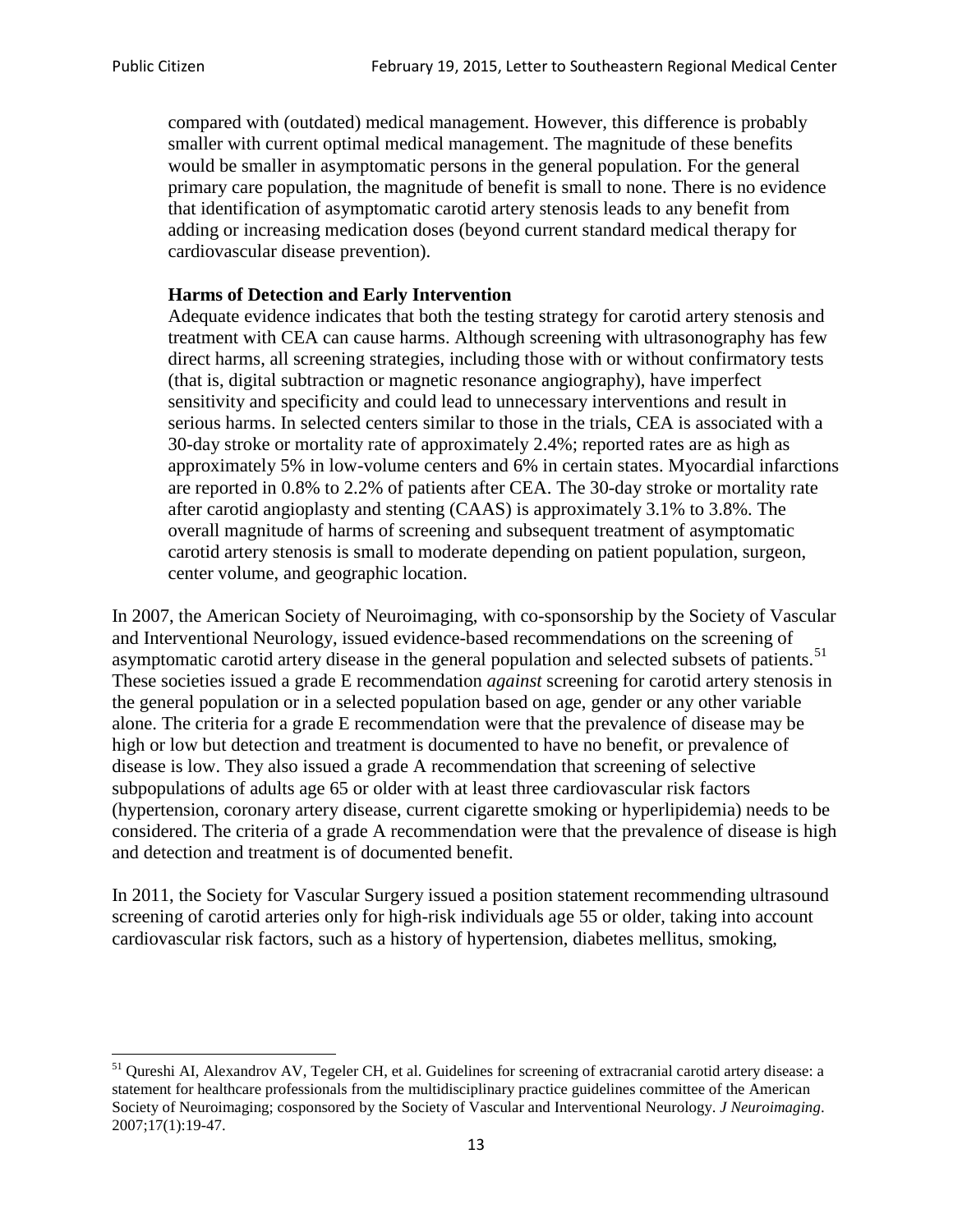hypercholesterolemia, or known cardiovascular disease.<sup>[52](#page-13-0)</sup> The position statement provided little substantive evidence to support this recommendation.

Thus, screening for carotid artery stenosis with ultrasound in the general, asymptomatic population has *not* been shown to significantly improve clinical outcomes, and numerous medical professional organizations strongly recommend against such screening.

### **C. Abdominal Aortic Aneurysm Ultrasound:**

The Life Line Screening online promotional materials state:<sup>[53](#page-13-1)</sup>

An Abdominal Aortic Aneurysm (AAA), a specific kind of aneurysm, is a condition in which the lining of the blood vessel called the aorta is enlarged within the abdomen. Abdominal aortic aneurysms pose a threat because they are usually silent until a medical emergency occurs.

The abdominal aorta is the largest blood vessel in the body and the main artery that originates in the heart. As the lining weakens from age and other risk factors, the vessel wall thins and expands. …

Screening for Aortic Aneurysms

• A painless, non-invasive procedure, an abdominal aortic aneurysm screening requires you to lie on your back while a technician uses ultrasound to take images and measurements of your abdominal aorta. …

Who should have an aortic aneurysm screening?

• Anyone with risk factors

How often should I get an aortic aneurysm screening?

• Annually

By definition, an AAA is present when aortic diameter equals or exceeds 3.0 cm (slightly more than one inch).<sup>[54](#page-13-2)</sup> Most people who have an AAA show no signs or symptoms until it ruptures. The strongest risk factor for *rupture* of an AAA is the aortic diameter.<sup>[55](#page-13-3)</sup> Thus, risk of AAA rupture rises with increasing size of the aneurysm. AAAs with a diameter between 3.0 and 3.9

<span id="page-13-0"></span><sup>&</sup>lt;sup>52</sup> Society for Vascular Surgery. SVS position statement on vascular screenings. January 2011. http://www.vascularweb.org/about/positionstatements/Pages/svs-position-statement-on-vascular-screening.aspx.<br>Accessed January 14, 2015.

<span id="page-13-1"></span>Accessed January 14, 2015.<br>
Sa Life Line Screening. Abdominal aortic aneurysm screening. http://www.lifelinescreening.com/What-We-<br>
Do/What-We-Screen-For/Abdominal-Aortic-Aneurysms. Accessed January 9, 2015.

<span id="page-13-2"></span> $\frac{54}{9}$  Fleming C, Whitlock EP, Beil TL, Lederle FA. Screening for abdominal aortic aneurysm: A best-evidence systematic review for the U.S. Preventive Services Task Force. *Ann Intern Med.* 2005;142(3):203-211.<br><sup>55</sup> Lederle FA, Johnson GR, Wilson SE, et al. Rupture rate of large abdominal aortic aneurysms in patients refusing

<span id="page-13-3"></span>or unfit for elective repair. *JAMA*. 2002;287(22):2968-2972.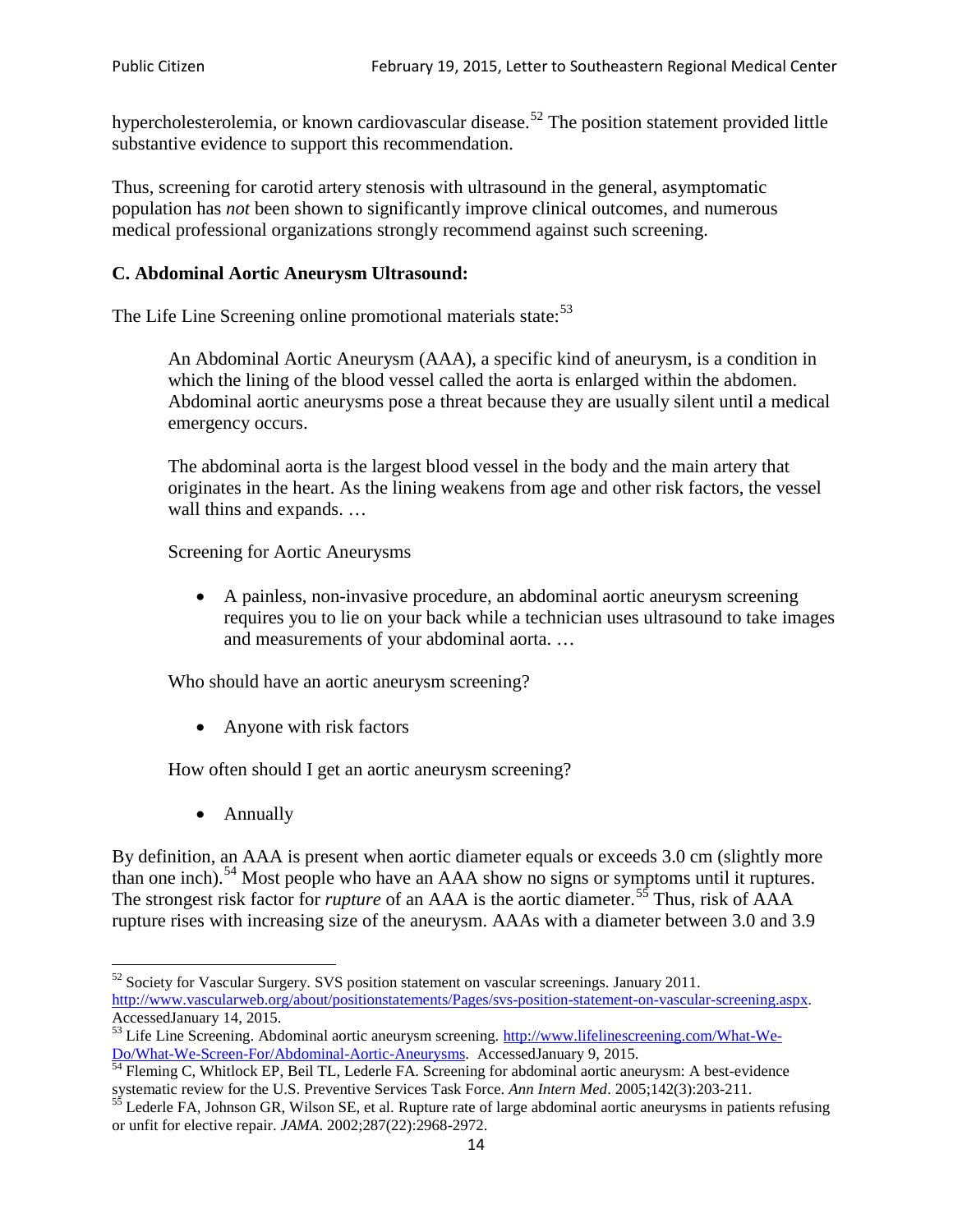cm have an essentially 0 percent annual rupture risk; those with between 4.0 and 4.9 cm have a 1 percent risk; and those between 5.0 and 5.9 cm have a 11 percent annual rupture risk.<sup>[56](#page-14-0)</sup>

In a study of an unselected general population in the U.K., the prevalence of AAA was six times greater in men than women for all age groups.<sup>[57](#page-14-1)</sup> For men not screened for  $AAA$ , almost all deaths from ruptured AAAs occurred after age 65, with more than half occurring before age 80.<sup>[58](#page-14-2)</sup> For women not screened for AAA, the majority of AAA-related deaths occurred after age 80.<sup>[59](#page-14-3)</sup>

Several major medical professional organizations affirmatively recommend one-time ultrasound screening for AAAs *only in certain high-risk individuals* given the epidemiology of AAAs described above, and we are not aware of any major medical professional organization that endorses indiscriminate ultrasound screening for AAAs in low-risk, asymptomatic individuals.

In 2005, the USPSTF issued the following evidence-based recommendations for AAA screening: $60$ 

(1) A grade B recommendation for one-time screening for AAA by ultrasonography in men age 65 to 75 who have ever smoked. In making this a grade [B recommendation,](http://www.uspreventiveservicestaskforce.org/uspstf/gradespre.htm#brec) the USPSTF offered the following rationale:

> The USPSTF found good evidence that screening for AAA and surgical repair of large AAAs ( $\geq$ 5.5 cm) in men age 65 to 75 years who have ever smoked (current and former smokers) leads to decreased AAA-specific mortality. There is good evidence that abdominal ultrasonography, performed in a setting with adequate quality assurance (that is, in an accredited facility with credentialed technologists), is an accurate screening test for AAA. There is also good evidence of important harms of screening and early treatment, including an increased number of surgeries with associated clinically significant morbidity and mortality, and short-term psychological harms. On the basis of the moderate magnitude of net benefit, the USPSTF concluded that the benefits of screening for AAA in men age 65 to 75 years who have ever smoked outweigh the harms.

(2) No recommendation for or against screening for AAA in men age 65 to 75 who have *never* smoked. In making this grade C recommendation, the USPSTF offered the following rationale:

> The USPSTF found good evidence that screening for AAA in men age 65 to 75 years who have never smoked leads to decreased AAA-specific mortality. There is, however, a lower prevalence of large AAAs in men who have never smoked

<span id="page-14-0"></span><sup>&</sup>lt;sup>56</sup> LeFevre ML on behalf of the U.S. Preventive Services Task Force. Screening for abdominal aortic aneurysm: U.S. Preventive Services Task Force recommendation statement. *Ann Intern Med*. Online June 24, 2014. doi:

<span id="page-14-1"></span><sup>10.7326/</sup>M14-1204.<br> $57$  Scott RA, Bridgewater SG, Ashton HA. Randomized clinical trial of screening for abdominal aortic aneurysm in women. *Br J Surg.* 2002;89(3):283-285.

<span id="page-14-4"></span><span id="page-14-3"></span>

<span id="page-14-2"></span><sup>&</sup>lt;sup>58</sup> *Ibid.*<br><sup>59</sup> *Ibid.* 2002;<br><sup>60</sup> U.S. Preventive Services Task Force. Screening for abdominal aortic aneurysm: Recommendation statement. *Ann Intern Med*. 2005;142(3):198-202.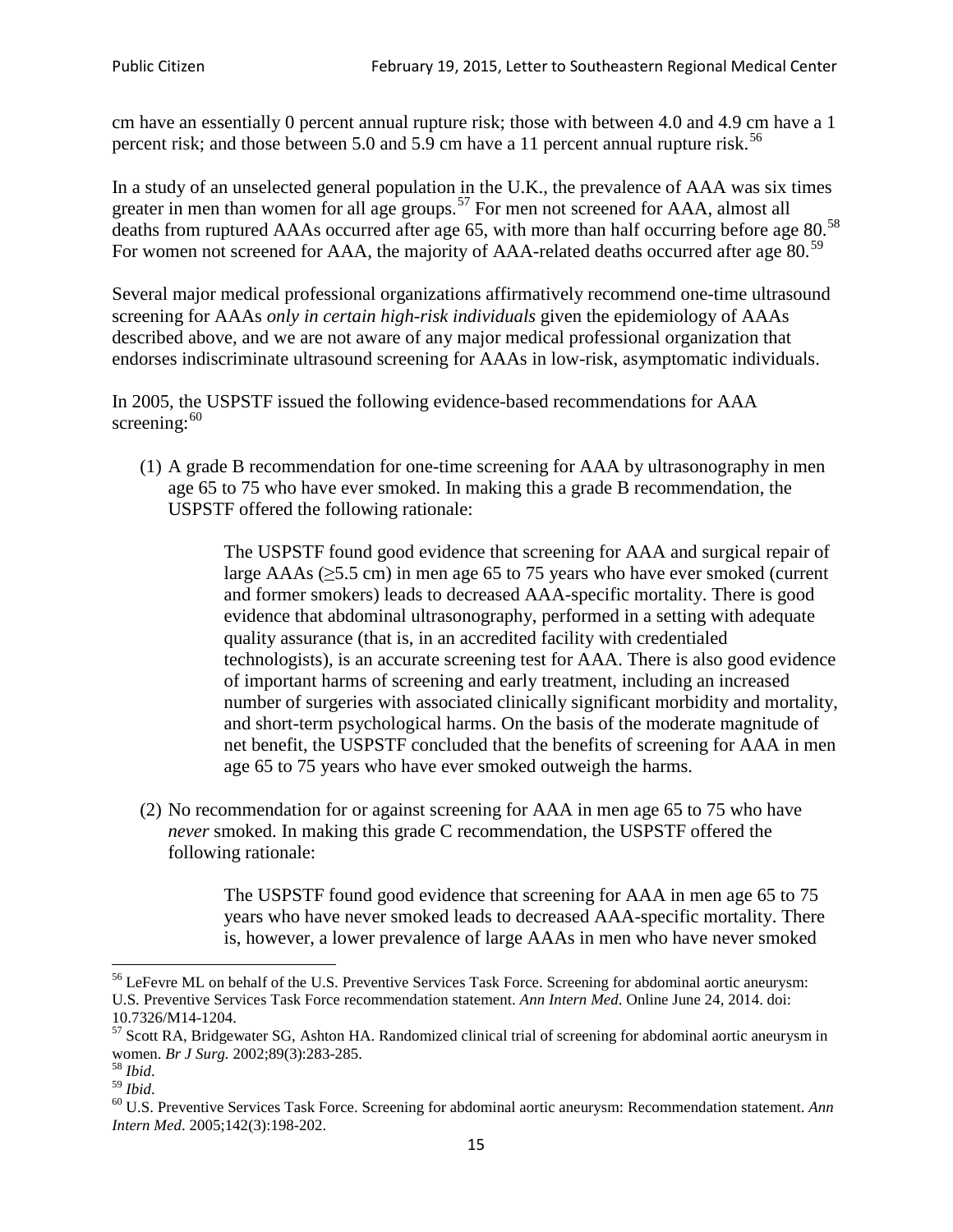compared with men who have ever smoked; thus, the potential benefit from screening men who have never smoked is small. There is good evidence that screening and early treatment lead to important harms, including an increased number of surgeries with associated clinically significant morbidity and mortality, and short-term psychological harms. The USPSTF concluded that the balance between the benefits and harms of screening for AAA is too close to make a general recommendation in this population.

(3) A grade D recommendation *against* routine screening for AAA in women. In making this a grade D recommendation, the USPSTF offered the following rationale:

> Because of the low prevalence of large AAAs in women, the number of AAArelated deaths that can be prevented by screening this population is small. There is good evidence that screening and early treatment result in important harms, including an increased number of surgeries with associated morbidity and mortality, and psychological harms. The USPSTF concluded that the harms of screening women for AAA therefore outweigh the benefits.

In June 2014, the USPSTF issued a revised recommendation statement, based on an updated review of the available evidence published between January 2004 and January 2013.<sup>[61](#page-15-0)</sup> The updated recommendations differ slightly from the 2005 recommendations and include the following: $62$ 

(1) A grade B recommendation for one-time screening for AAA with ultrasonography in men ages 65 to 75 who have ever smoked (no change from 2005). The USPSTF provided the following updated rationale for this unchanged recommendation:

> Four large, population-based, randomized, controlled trials (RCTs) show that invitation to 1-time screening for AAA is associated with reduced AAA-specific mortality in men. This benefit begins 3 years after testing and persists up to 15 years. In addition, risk reduction for AAA rupture and emergency surgery persists up to 10 to 13 years.

> In the 2 highest-quality trials, the relative reduction in AAA-specific mortality after 13 years was 42% to 66%. In the largest trial, where prevalence of AAA was approximately 5% in the screened group, screening was associated with an absolute risk reduction in death of 1.4 per 1000 men.

Abdominal aortic aneurysms are most prevalent in men who have ever smoked, occurring in approximately 6% to 7% of this population. This prevalence increases the importance of screening in these men because it maximizes the absolute benefit that could be achieved (that is, it improves the likelihood that

<span id="page-15-0"></span><sup>61</sup> Guirguis-Blake JM, Beil TL, Senger CA Whitlock EP. Ultrasonography screening for abdominal aortic aneurysms: A systematic review for the U.S. Preventive Services Task Force. *Ann Intern Med*. 2014;160(5):321- 329.

<span id="page-15-1"></span> $62$  LeFevre ML on behalf of the U.S. Preventive Services Task Force. Screening for abdominal aortic aneurysm: U.S. Preventive Services Task Force recommendation statement. *Ann Intern Med*. 2014;161(4):281-290..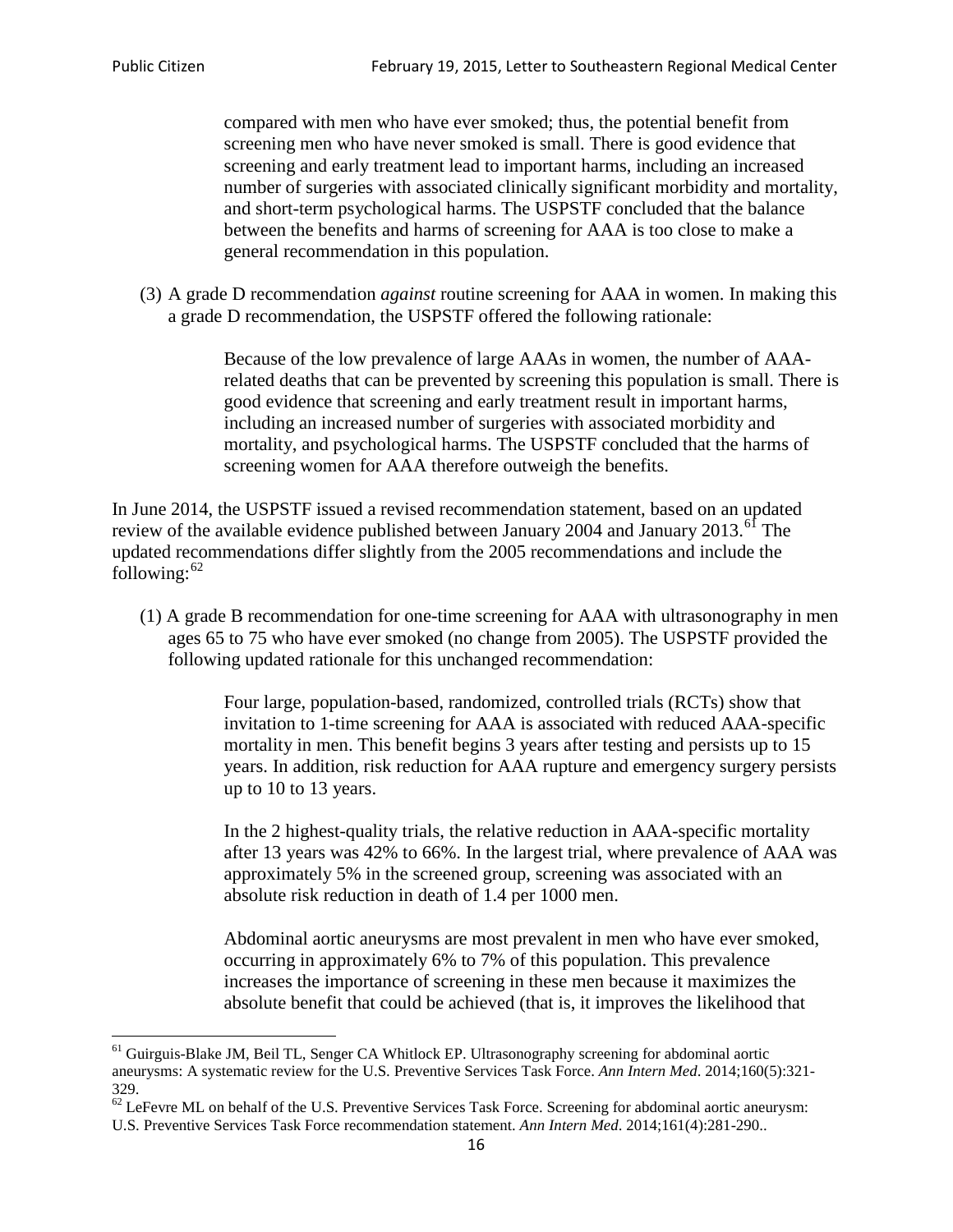men in this group will benefit from screening). Convincing evidence shows that 1-time screening with ultrasonography results in a moderate benefit in men aged 65 to 75 years who have ever smoked.

The USPSTF concluded with high certainty that screening for AAA with ultrasonography in men ages 65 to 75 who have ever smoked has a moderate net benefit.

(2) A grade C recommendation that clinicians *selectively* offer screening for AAA in men ages 65 to 75 who have never smoked rather than routinely screening all men in this group. Evidence indicates that the net benefit of screening all men ages 65 to 75 years who have never smoked is small. In determining whether this service is appropriate in individual cases, patients and clinicians should consider the balance of benefits and harms on the basis of evidence relevant to the patient's medical history, family history, other risk factors, and personal values. The USPSTF offered the following rationale for this new recommendation:

> Screening men overall reduces AAA-specific death, rupture, and emergency surgery. However, the lower prevalence of AAA in men who have never smoked (approximately 2%) substantially reduces the absolute benefit (that is, it greatly lowers the probability that men in this group will benefit from screening). Adequate evidence shows that 1-time screening for AAA with ultrasonography results in a small benefit in men aged 65 to 75 years who have never smoked.

The USPSTF also suggested the following clinical considerations with respect to this new recommendation:

Despite the demonstrated benefits of screening for AAA in men overall, the lower prevalence of AAA in male never-smokers versus male ever-smokers suggests that clinicians should consider a patient's risk factors and the potential for harm before screening for AAA rather than routinely offering screening to all male never-smokers. Important risk factors for AAA include older age and a firstdegree relative with an AAA; other risk factors include a history of other vascular aneurysms, coronary artery disease, cerebrovascular disease, atherosclerosis, hypercholesterolemia, obesity, and hypertension. Factors associated with a reduced risk for AAA include African American race, Hispanic ethnicity, and diabetes.

(3) An I statement concluding that the current evidence is insufficient to assess the balance of benefits and harms of screening for AAA in women ages 65 to 75 who have ever smoked. (An I statement means the USPSTF concludes that the current evidence is insufficient to assess the balance of benefits and harms of the service. Evidence may be lacking, of poor quality, or conflicting, and the balance of benefits and harms cannot be determined.) The USPSTF offered the following rationale for this draft statement:

> *Potential Preventable Burden.* A screening study in Sweden found that the prevalence of AAA in women aged 70 years was low (0.8%) for ever-smokers but increased to 2.0% for current smokers. A meta-analysis of individual-patient data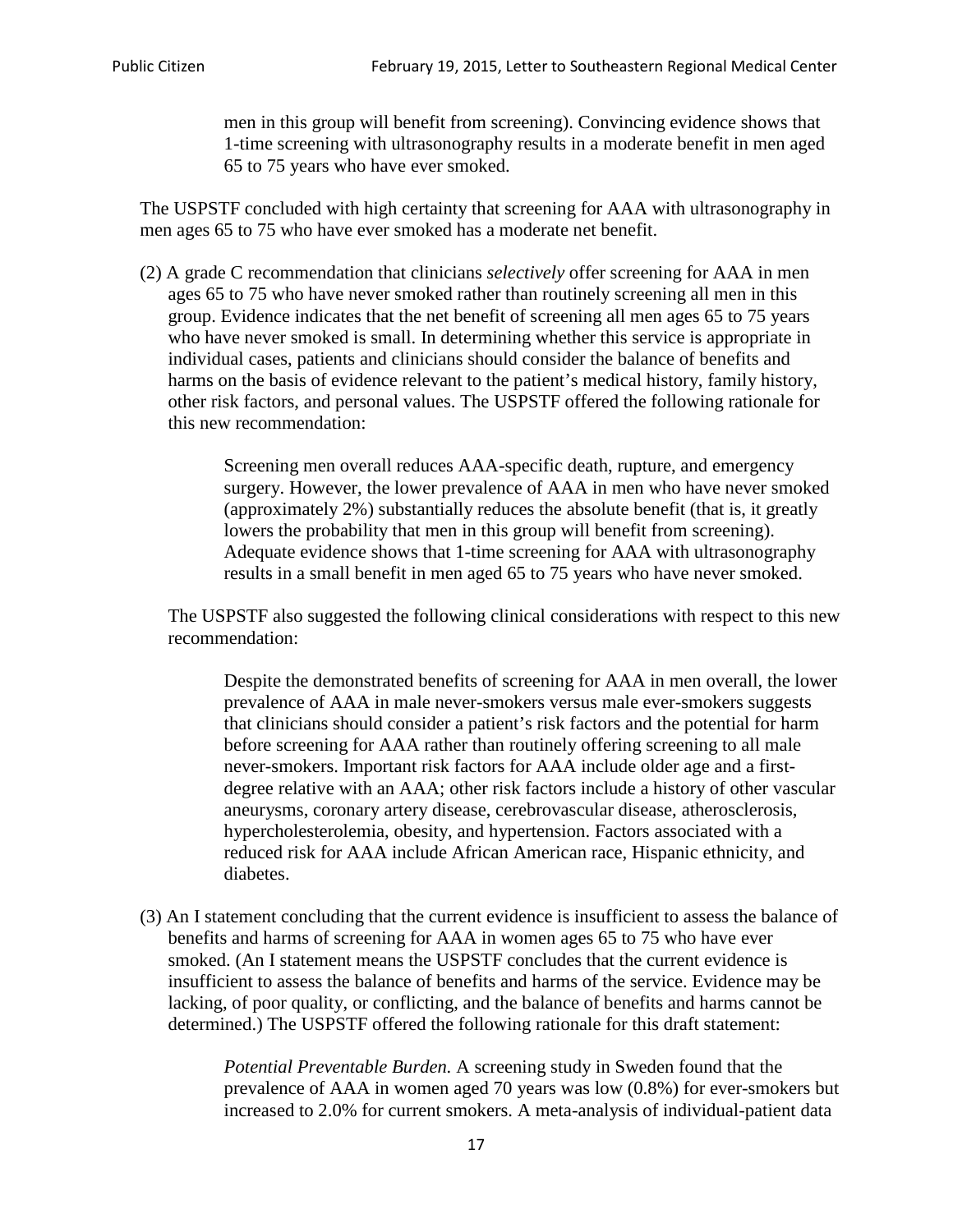found that women have a higher risk than men for AAA rupture at the same diameter (hazard ratio [HR], 3.76 [95% CI, 2.58 to 5.47]). However, AAAassociated deaths occur at an older age in women (at a time of increased competing causes of death and a declining benefit–risk ratio for operative interventions), with 70% of deaths occurring after age 80 years in women compared with fewer than 50% in men. In the only screening RCT that included women, most screen-detected AAAs in women were small (3.0 to 3.9 cm) and AAA-specific mortality was low in screened and unscreened women (<0.2%) after 10 years.

*Potential Harms.* Four RCTs (primarily done in men) showed that screening for AAA doubled the rate of AAA-associated surgeries, largely driven by an increase in elective surgeries. Most screen-detected AAAs were below the 5.5-cm threshold for immediate repair. This finding generally results in long-term or lifelong surveillance and is probably associated with some amount of overtreatment, although the magnitude of this burden is difficult to quantify.

Most screening trials reported an associated decrease in emergency AAA repairs and a reduced 30-day mortality rate associated with emergency surgery in populations invited to screen, although mortality associated with elective surgery was not reduced. Operative mortality associated with AAAs is higher in women than in men (7% vs. 5% for open repair and 2% vs. 1% for endovascular repair, respectively).

*Costs.* In addition to the cost of ultrasonography screening (approximately \$100), the estimated potential associated cost of elective surgery to repair a screendetected AAA ranges from \$37 000 to \$43 000. Potential opportunity costs also may arise, because screening may take the place of other preventive activities that may be more beneficial to the patient.

*Current Practice.* Screening for AAA is provided as part of the "welcome-to-Medicare visit" for women who have a family history of AAA. However, the evidence is insufficient to accurately characterize current practice patterns related to screening for AAA in women.

A retrospective analysis from 2000 to 2010 used the National Inpatient Sample, a database that has a stratified 20% random sample of all nonfederal inpatient hospital admissions in the United States. This analysis found that women are more likely than men to have open surgery versus endovascular aneurysm repair (EVAR) for unruptured AAA (24% vs. 17%, respectively), potentially because of issues with access to the iliac artery (that is, smaller artery size) that may preclude endovascular management.

A retrospective review of 4026 AAA repairs in the Vascular Study Group of New England database (a voluntary registry from 30 academic and community hospitals in the 6 New England states) reported that women were more likely than men to have open surgery versus EVAR and to be older and have smaller aortic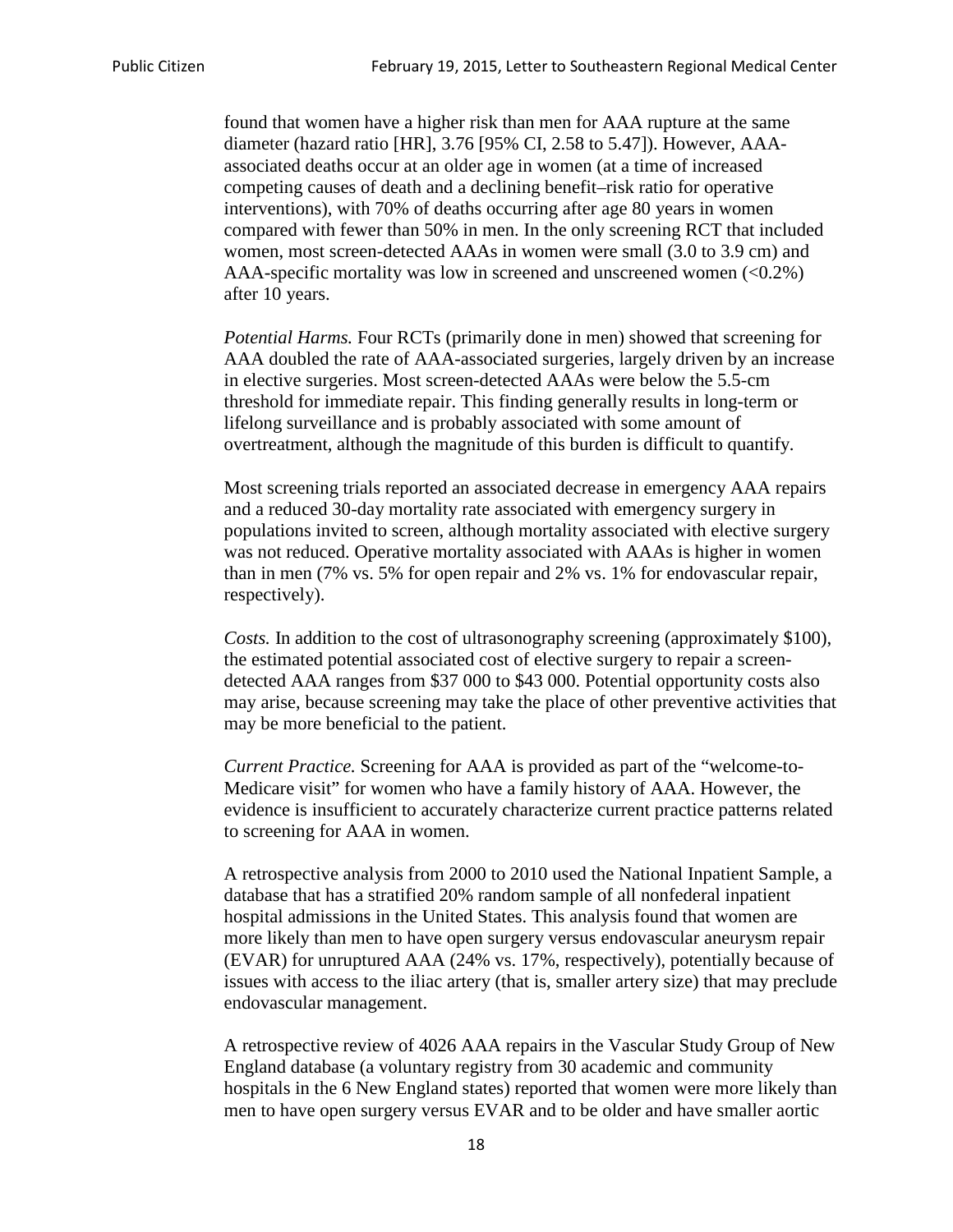diameters at the time of repair. Postoperative complications were higher in women than in men after elective EVAR or open repair, including emergency reoperations, dysrhythmias, leg ischemia or emboli, bowel ischemia, or need for discharge to another medical facility rather than home.

(4) A grade D recommendation *against* routine screening for AAA in women who have never smoked. The USPSTF offered the following rationale for this draft updated recommendation:

> The prevalence of AAA in women who have never smoked is low (0.03% to 0.60% in women aged 50 to 79 years). The evidence also shows no apparent benefit of screening for AAA in women. The USPSTF therefore concludes that adequate evidence shows that the absolute benefit of 1-time screening for AAA with ultrasonography in women who have never smoked can effectively be bounded at none or almost none.

In discussing the harms of detection and early treatment of AAAs, the USPSTF noted the following: $63$ 

In the available trials, groups invited to screening were approximately twice as likely as control groups to have any AAA surgery within 3 to 5 years, predominantly driven by an increase in elective surgeries. More than 90% of AAAs identified by screening were below the 5.5-cm threshold for immediate repair. Detecting smaller AAAs generally leads to long-term (potentially lifelong) surveillance.

A person's risk for death related to elective surgery for AAA is lower than that for death related to emergency surgery for rupture. However, the increase in the overall rates of detection and surgery in the screening groups still potentially represents a harm. A proportion of AAAs will never rupture because they do not advance or because a person dies of a competing cause.

The exact extent of overdiagnosis and overtreatment is difficult to estimate. One study from Massachusetts General Hospital reviewed 24 000 consecutive autopsies between 1952 and 1975 and found that 75% of the 473 patients who died with an undetected or unoperated AAA had a cause of death not related to the AAA (41% were >5.1 cm in diameter). Given that even elective treatment is associated with some risk for perioperative mortality, overtreatment is an important issue to consider when deciding whether to screen for this condition....

Convincing evidence shows that the harms associated with 1-time screening for AAA with ultrasonography are at least small in all populations and potentially higher in women because of their higher risk for operative mortality.

In 2011, the Society for Vascular Surgery issued a position statement on vascular screening recommending a one-time ultrasound screening for AAA for all men age 65 or older and

<span id="page-18-0"></span><sup>63</sup> *Ibid*.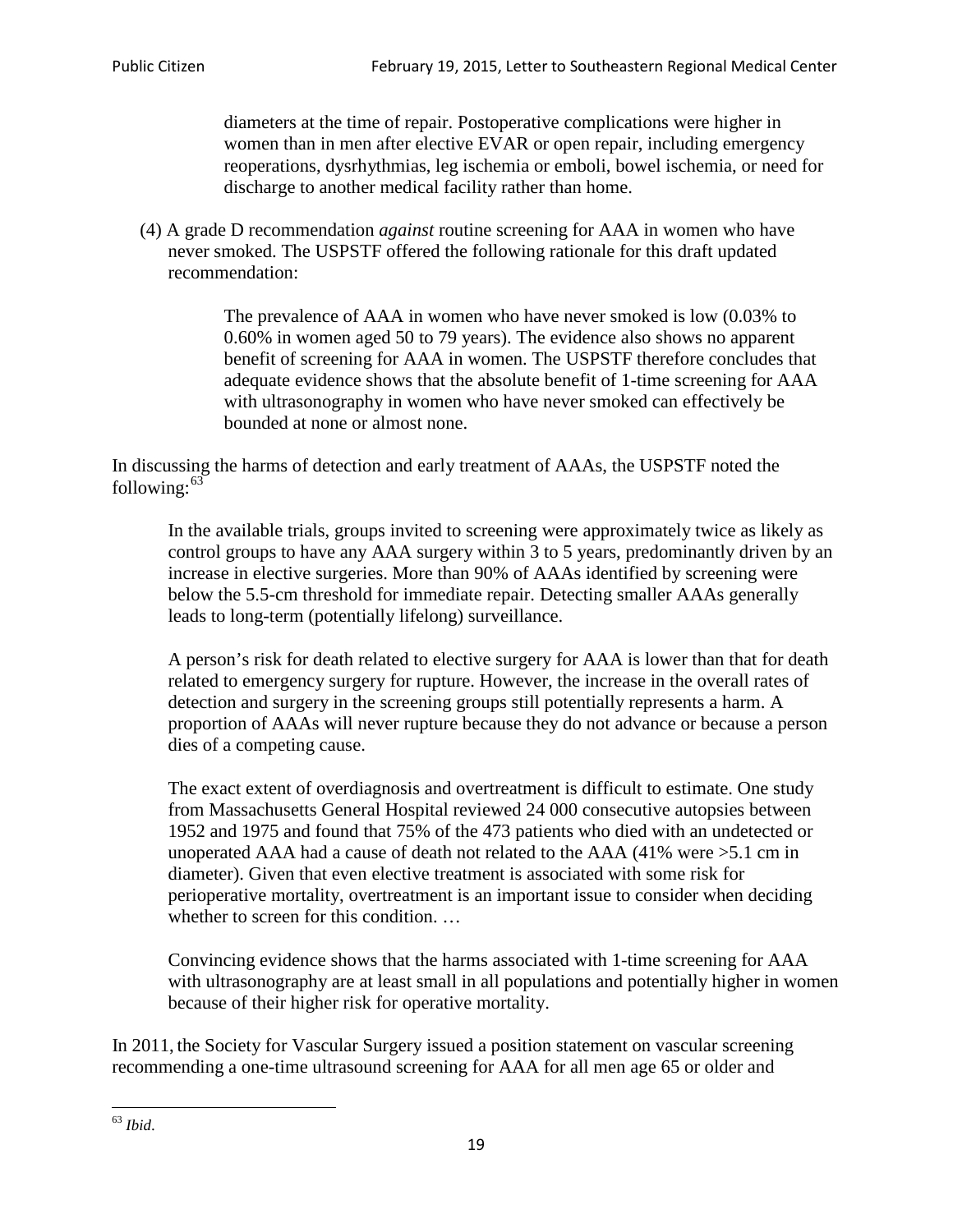screening men as early as age 55 who have a family history of AAA.<sup>[64](#page-19-0)</sup> The society also recommended one-time ultrasound screening for AAA for all women age 65 or older who have a family history of AAA or have smoked.

In 2012, the ACCF, American College of Radiology, American Institute of Ultrasound in Medicine, American Society of Echocardiography, American Society of Nephrology, Intersocietal Commission for the Accreditation of Vascular Laboratories, Society for Cardiovascular Angiography and Interventions, Society of Cardiovascular Computed Tomography, Society for Interventional Radiology, Society for Vascular Medicine, and Society for Vascular Surgery jointly issued evidence-based appropriate use criteria for noninvasive vascular testing (ultrasound and physiological testing) for a variety of possible indications.<sup>[65](#page-19-1)</sup> For each indication, these organizations classified the use of noninvasive vascular testing into one of the following three categories:

- **Appropriate:** The test is one in which the expected incremental information, combined with clinical judgment, exceeds the expected negative consequences — including the risks of the procedure itself and the downstream impact of poor test performance such as delay in diagnosis (false-negatives) or inappropriate diagnosis (false-positives) — by a sufficiently wide margin for the specific indication that the procedure is generally considered acceptable care and a reasonable approach for the indication.
- **Uncertain:** The test *may* be generally acceptable and *may* be a reasonable approach for the specific indication; uncertainty also implies that more research and/or patient information is needed to classify the indication definitively.
- **Inappropriate:** The test *is not* generally acceptable and *is not* a reasonable approach for the specific indication.

These organizations classify screening for AAA as *inappropriate* for anyone under age 65 with no history of smoking, except as noted below. They also classify such screening as *uncertain* for anyone 65 or older with no history of smoking.

These organizations did classify screening for AAA as *appropriate* for the following subgroups:

- Adults older than age 60 with a first-degree relative with an AAA.
- Adults age 65 or older who are current or former smokers.

In summary, the USPSTF and many other major medical professional organizations recommended against routine screening for AAA, or designate such screening as inappropriate for those individuals who are not at high risk for developing AAA. Screening for AAA in the

<span id="page-19-0"></span><sup>64</sup> Society for Vascular Surgery. SVS Position Statement on Vascular Screenings. January 2011. [http://www.vascularweb.org/about/positionstatements/Pages/svs-position-statement-on-vascular-screening.aspx.](http://www.vascularweb.org/about/positionstatements/Pages/svs-position-statement-on-vascular-screening.aspx) 

<span id="page-19-1"></span>Accessed August 21, 2014.<br><sup>65</sup> Mohler ER, Gornik HL, Gerhard-Herman M, et al. ACCF/ACR/AIUM/ASE/ASN/ICAVL/SCAI/SCCT/SIR/ SVM/SVS 2012 appropriate use criteria for peripheral vascular ultrasound and physiological testing part I: Arterial ultrasound and physiological testing*. J Am Coll Cardiol*. 2012;60(3):242-276.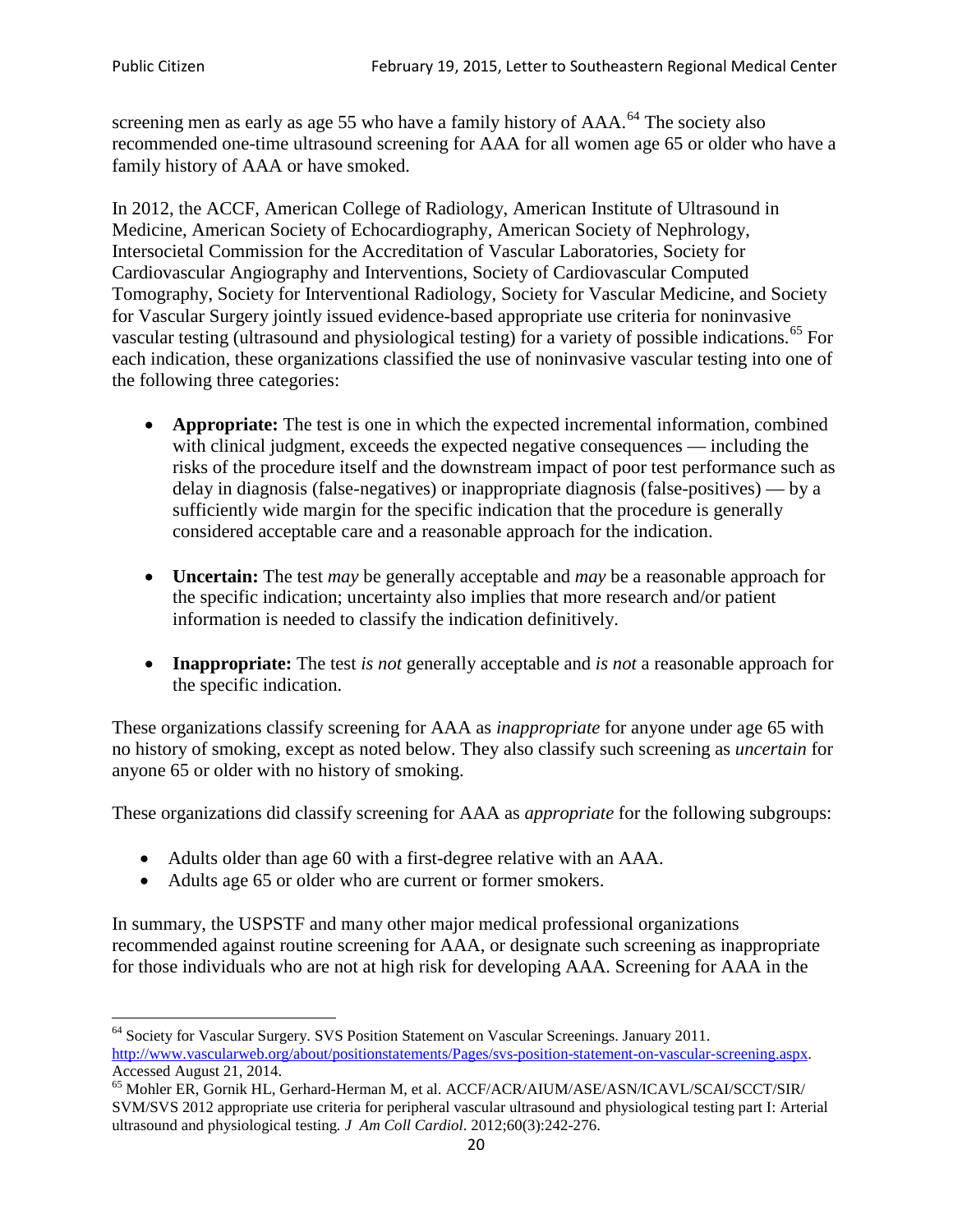general, asymptomatic population has *not* been shown to significantly improve clinical outcome and is likely to do more harm than good.

### **D. Peripheral Arterial Disease Test:**

The Life Line Screening online promotional materials state:<sup>[66](#page-20-0)</sup>

Peripheral Arterial Disease (PAD), more commonly known as hardening of the arteries, affects about eight million Americans. It is a condition in which the large and mediumsized arteries supplying blood to the legs become narrow or clogged, constricting the flow of blood. PAD is caused by atherosclerosis, a gradual process in which cholesterol and scar tissue build up, forming a substance called plaque that clogs the artery. PAD not only causes pain and disability, it also is associated with a much higher risk of heart disease. …

Peripheral Arterial Disease Screening

o A quick, easy and non-invasive procedure, PAD screening is done by using the ankle-brachial index (ABI). After removing your socks and shoes, you will have pressure cuffs placed around your upper arms and ankles. A small ultrasound device will then measure the systolic blood pressure in your limbs. …

Who should have a peripheral arterial disease screening?

• Anyone with risk factors

How often should I get a peripheral arterial disease screening?

• Annually

In 2012, the ACCF, American College of Radiology, American Institute of Ultrasound in Medicine, American Society of Echocardiography, American Society of Nephrology, Intersocietal Commission for the Accreditation of Vascular Laboratories, Society for Cardiovascular Angiography and Interventions, Society of Cardiovascular Computed Tomography, Society for Interventional Radiology, Society for Vascular Medicine, and Society for Vascular Surgery jointly issued evidence-based appropriate use criteria for noninvasive vascular testing (ultrasound and physiological testing) for a variety of possible indications. These appropriate use criteria identify the following as the only appropriate indications for lower extremity artery testing with ABI: patients with diminished pulses, femoral bruit, age greater than 50 with diabetes or smoking, or age greater than 70, which is consistent with ACC/AHA PAD guidelines. The evaluation with ABI for those younger than 50 and those with diabetes was classified as uncertain.<sup>[67](#page-20-1)</sup>

<span id="page-20-0"></span><sup>&</sup>lt;sup>66</sup> Life Line Screening. Peripheral arterial disease screening. [http://www.lifelinescreening.com/What-We-Do/What-](http://www.lifelinescreening.com/What-We-Do/What-We-Screen-For/Peripheral-Arterial-Disease)[We-Screen-For/Peripheral-Arterial-Disease.](http://www.lifelinescreening.com/What-We-Do/What-We-Screen-For/Peripheral-Arterial-Disease) Accessed January 9, 2015.<br><sup>67</sup> Mohler ER, Gornik HL, Gerhard-Herman M, et al. ACCF/ACR/AIUM/ASE/ASN/ICAVL/SCAI/SCCT/SIR/

<span id="page-20-1"></span>SVM/SVS 2012 appropriate use criteria for peripheral vascular ultrasound and physiological testing part I: Arterial ultrasound and physiological testing. *J Am Coll Cardiol*. 2012;60(3):242-276.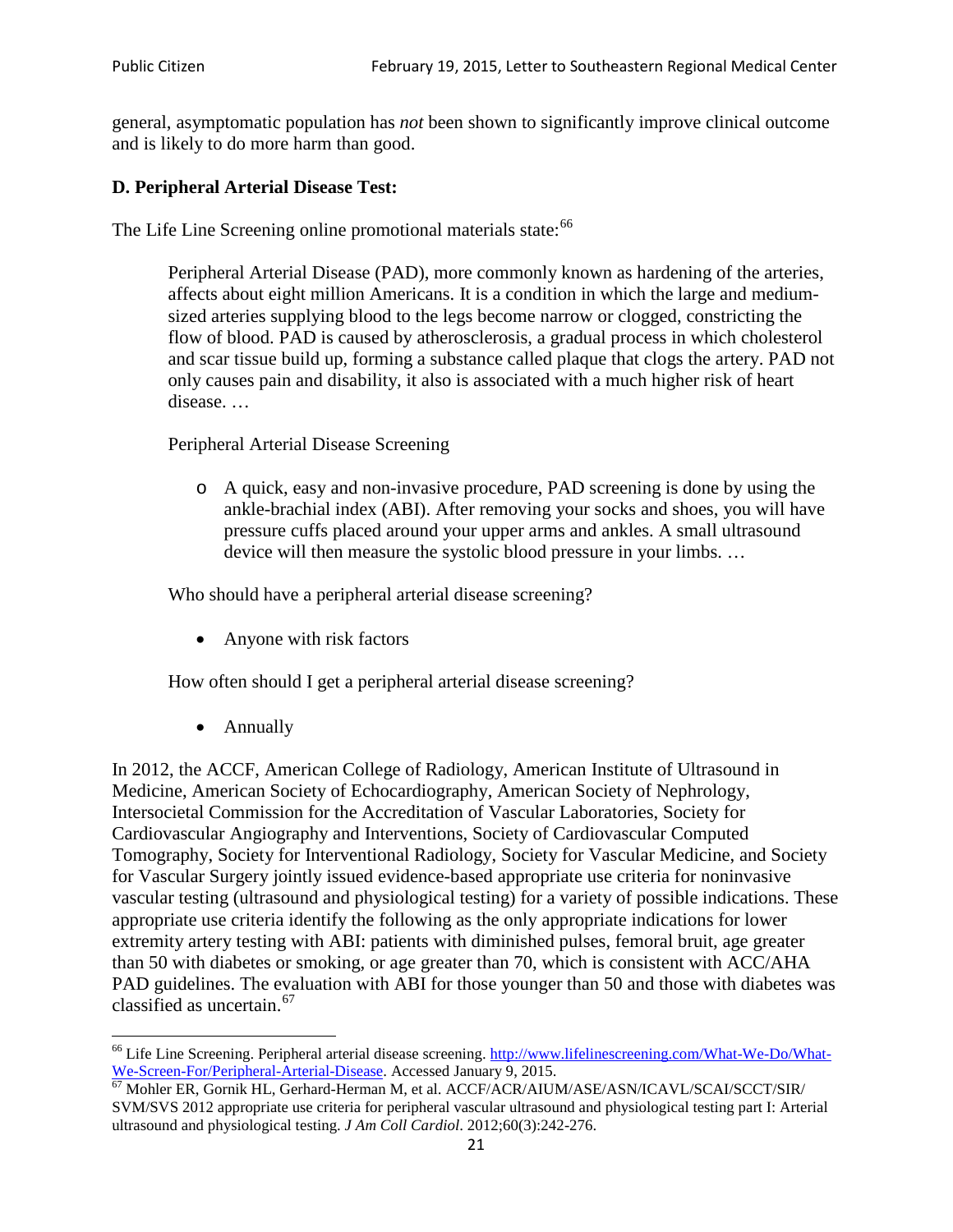In 2013, the USPSTF, based on a systematic review of the scientific literature,<sup>[68](#page-21-0)</sup> issued a grade I statement on ABI testing, concluding that the current evidence is *insufficient* to assess the balance of benefits and harms of screening for peripheral artery disease and cardiovascular disease risk assessment with ABI in adults.<sup>[69](#page-21-1)</sup> In making this statement, the USPSTF noted the following regarding its assessment of the possible benefits and harms of ABI screening:

#### **Benefits of Detection and Early Treatment**

The USPSTF found no evidence that screening for and treatment of PAD in asymptomatic patients leads to clinically important benefits. It also reviewed the potential benefits of adding the ABI to the Framingham Risk Score (FRS) and found evidence that this results in some patient risk reclassification; however, how often the reclassification is appropriate or whether it results in improved clinical outcomes is not known.

Determining the overall benefit of ABI testing requires not only evidence on appropriate risk reclassification but also evidence that this reclassification leads to treatments shown to improve clinical outcomes. One randomized trial found that aspirin did not reduce [cardiovascular disease] events in patients with a low ABI. No studies assessed the effect of lipid-lowering therapy or other cardiovascular risk reduction interventions in patients with asymptomatic PAD and no known diagnosis of [cardiovascular disease] or diabetes. The USPSTF found inadequate evidence that early treatment of screen-detected PAD leads to improvement in clinical outcomes.

#### **Harms of Detection and Early Treatment**

The USPSTF found no studies addressing the magnitude of harms of screening for PAD with the ABI; however, the direct harms to the patient of screening itself, beyond the time needed for the test, are probably minimal. Other harms resulting from testing may include false-positive results, exposure to gadolinium or contrast dye if magnetic resonance angiography (MRA) or computed tomography angiography (CTA) is used to confirm diagnosis, anxiety, labeling, and opportunity costs.

The USPSTF found inadequate evidence on the harms of early treatment of screendetected PAD. One study showed that low-dose aspirin treatment in asymptomatic patients with a low ABI may increase bleeding. Additional harms associated with treatment include use of unnecessary medications (or higher doses) and their resulting adverse effects and discontinuation of medications known to be effective in patients with established coronary artery disease (CAD) if the patient is reclassified to a lower risk category on the basis of a normal ABI.

We are not aware of any major medical professional organization that endorses such screening for peripheral vascular disease with ABI in the general asymptomatic population.

Moreover, treatment benefits for asymptomatic individuals with screen-detected PAD are not well established, and there appear to be no studies that directly assess the impact of screening

<span id="page-21-0"></span><sup>&</sup>lt;sup>68</sup> Lin JS, Olson CM, Johnson ES, Whitlock EP. The ankle-brachial index for peripheral artery disease screening and cardiovascular disease prediction among asymptomatic adults: A systematic evidence review for the U.S. Preventive Services Task Force. *Ann Intern Med.* 2013;159(5):333-341.<br><sup>69</sup> Moyer VA, U.S. Preventive Services Task Force. Screening for peripheral artery disease and cardiovascular

<span id="page-21-1"></span>disease risk assessment with the ankle–brachial index in adults: U.S. Preventive Service Task Force recommendation statement. *Ann Intern Med.* 2013;159(5):342-348.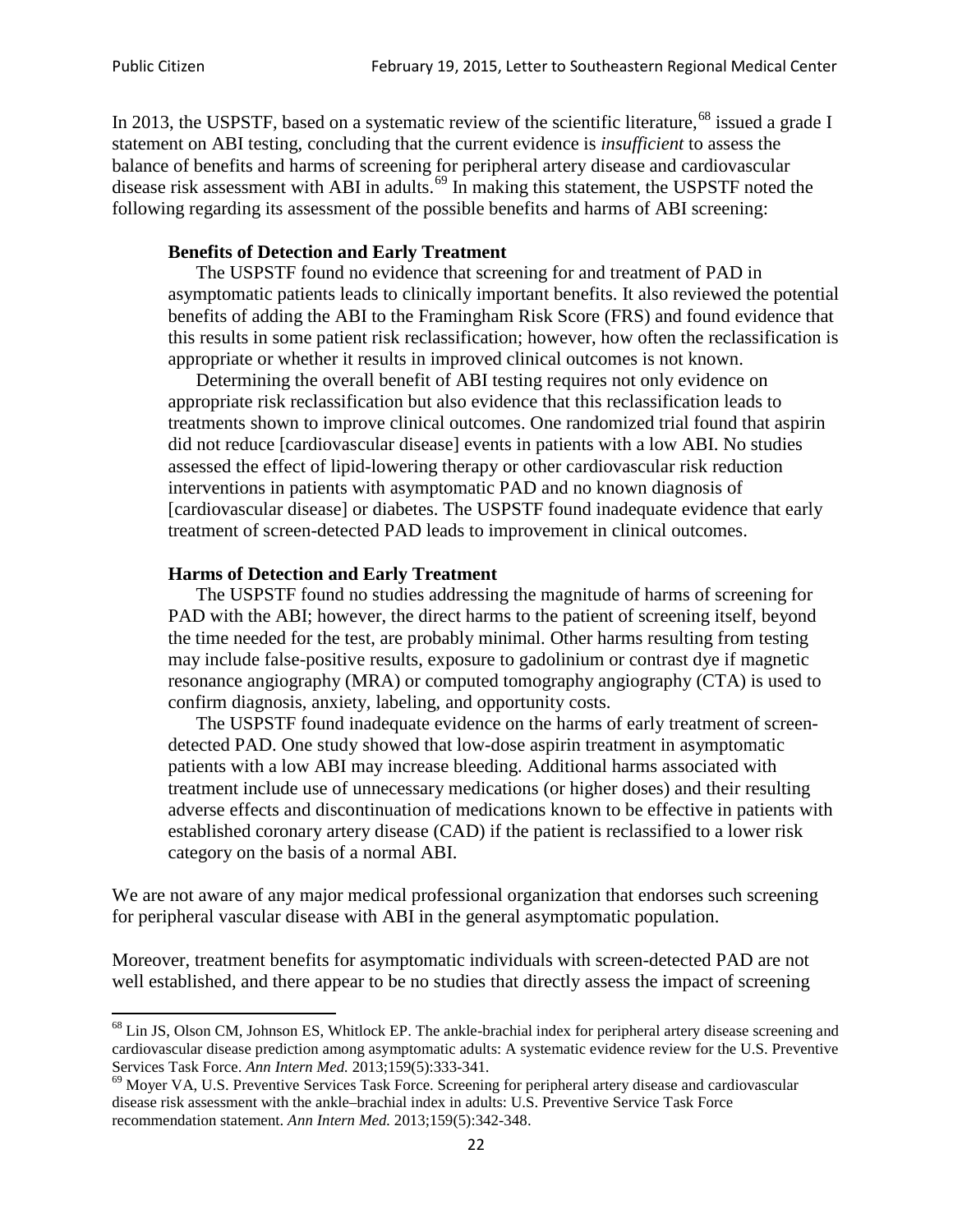unselected adults (or generally asymptomatic adults) with ABI on cardiovascular disease or PAD health outcomes.<sup>[70](#page-22-0)</sup>

## **E. Osteoporosis Screening/Bone Density Test**

The Life Line Screening online promotional materials state: $71$ 

Osteoporosis is a disease in which bone becomes extremely fragile. Bone is a complex living tissue that can be weakened by poor diet and lack of exercise.

As we age, bones begin to break down faster than new bone can be formed. Osteoporosis removes minerals from bones until they become so weak and brittle that they fracture very easily. Actions such as bending to pick up a newspaper, lifting a vacuum, or even coughing can cause a fracture. Some fractures, such as hip fractures, may require hospitalization or major surgery, and may result in disability or even death.

Screening for Osteoporosis

• An easy and painless procedure, an osteoporosis screening requires you to place your foot in an ultrasound device called a bone densitometer. This device then measures the bone mineral density [BMD] of your heel. The heel is measured because its bone is similar to that found in the hip, where fractures most often occur. …

Who should have an Osteoporosis screening?

• Anyone who has the risk factors associated with the disease ...

How often should I get an Osteoporosis screening?

• Annually

Several major medical professional organizations affirmatively recommend screening for osteoporosis in *certain high-risk individuals*, but we are not aware of any major medical professional organization that endorses such screening *annually* for any group of individuals.

In 2008, the American College of Physicians issued the following evidence-based recommendation for osteoporosis screening in men: $^{72}$  $^{72}$  $^{72}$ 

(1) Clinicians should periodically perform individualized assessment of risk factors for osteoporosis in older men (Grade: strong recommendation; moderate-quality evidence).

<span id="page-22-0"></span><sup>70</sup> [Lin JS,](http://www.ncbi.nlm.nih.gov/pubmed?term=Lin%20JS%5BAuthor%5D&cauthor=true&cauthor_uid=24156115) [Olson CM,](http://www.ncbi.nlm.nih.gov/pubmed?term=Olson%20CM%5BAuthor%5D&cauthor=true&cauthor_uid=24156115) [Johnson ES,](http://www.ncbi.nlm.nih.gov/pubmed?term=Johnson%20ES%5BAuthor%5D&cauthor=true&cauthor_uid=24156115) et al. *The Ankle Brachial Index for Peripheral Artery Disease Screening and Cardiovascular Disease Prediction in Asymptomatic Adults: A Systematic Evidence Review for the U.S. Preventive Services Task Force*. Rockville, MD: Agency for Healthcare Research and Quality; 2013.<br>http://www.ncbi.nlm.nih.gov/books/NBK164524. Accessed December 29, 2014.

<span id="page-22-1"></span> $\frac{1}{71}$  Life Line Screening. Osteoporosis screening/bone density test. [http://www.lifelinescreening.com/What-We-](http://www.lifelinescreening.com/What-We-Do/What-We-Screen-For/Osteoporosis)[Do/What-We-Screen-For/Osteoporosis.](http://www.lifelinescreening.com/What-We-Do/What-We-Screen-For/Osteoporosis) Accessed January 9, 2015. <sup>72</sup> Qaseem A, Snow V, Shekelle P, et al. Screening for osteoporosis in men: A clinical practice guideline from the

<span id="page-22-2"></span>American College of Physicians. *Ann Intern Med*. 2008;148(9):680-4.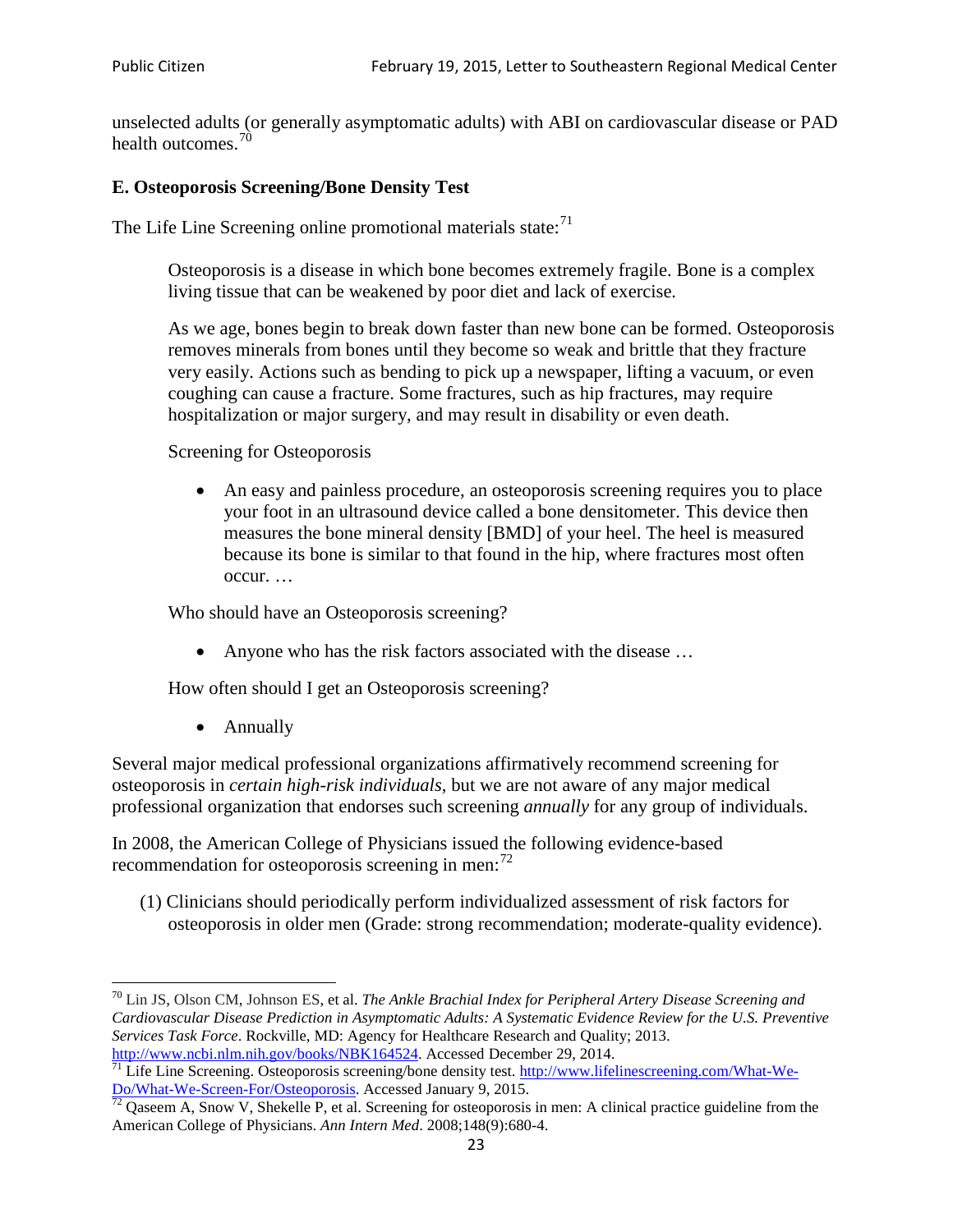A careful assessment of risk for osteoporosis in men is important. The appropriate age to start risk assessment is uncertain. However, by age 65 years, at least 6% of men have DXA [dual-energy X-ray absorptiometry]-determined osteoporosis, therefore, assessment of risk factors before this age is reasonable. Factors that increase the risk for osteoporosis in men include age (>70 years), low body weight (body mass index <20 to 25 kg/m2), weight loss  $\langle$  >10% [compared with the usual young or adult weight or weight loss in recent years]), physical inactivity (participates in no physical activities on a regular basis [walking, climbing stairs, carrying weights, housework, or gardening]), corticosteroid use, androgen deprivation therapy, and previous fragility fracture. Risk assessments should be updated periodically for men who choose not to be screened.

(2) Clinicians should obtain DXA for men who are at increased risk for osteoporosis and are candidates for drug therapy (Grade: strong recommendation; moderate-quality evidence).

Bone density measurement with DXA is the accepted reference standard for diagnosing osteoporosis in men. Men who are at increased risk for osteoporosis are candidates for DXA. Little evidence about alternatives to DXA exists. The 2 most studied methods are quantitative ultrasonography (usually of the calcaneus) and the OST [Osteoporosis Self-Assessment Tool]. Available evidence indicates that neither alternative is sufficiently sensitive or specific at predicting DXA-determined bone mass to be recommended as a substitute for DXA. Although 1 study has demonstrated a strong relationship between calcaneal ultrasonography and subsequent fracture, until treatment trials establish the effectiveness of therapy for osteoporosis diagnosed by ultrasonography rather than DXA, the role of ultrasonography in initiating therapy remains uncertain. No studies have evaluated the optimal intervals for repeated screening by using BMD measurement with DXA.

The evidence review showed that calcaneal ultrasonography predicts DXA-determined osteoporosis only modestly well. However, more important, it was a strong predictor of fracture in men. This may be because ultrasonography identifies other bone properties, such as bone quality, which may not be identified on DXA. Because treatment trials have not measured the effectiveness of therapy for osteoporosis diagnosed by ultrasonography rather than DXA, the role of ultrasonography in diagnosis remains uncertain.

In 2011, the USPSTF issued the following updated evidence-based recommendations for osteoporosis screening:<sup>[73](#page-23-0)</sup>

(1) A grade B recommendation for screening for osteoporosis in women aged 65 years or older and in younger women whose fracture risk is equal to or greater than that of a 65 year-old white woman who has no additional risk factors. In making this a grade B recommendation, the USPSTF offered the following rationale:

> No controlled studies have evaluated the effect of screening for osteoporosis on fracture rates or fracture-related morbidity or mortality.

<span id="page-23-0"></span><sup>&</sup>lt;sup>73</sup> U.S. Preventive Services Task Force. Screening for osteoporosis: U.S. Preventive Services Task Force recommendation statement. *Ann Intern Med*. 2011;154(5):356-364.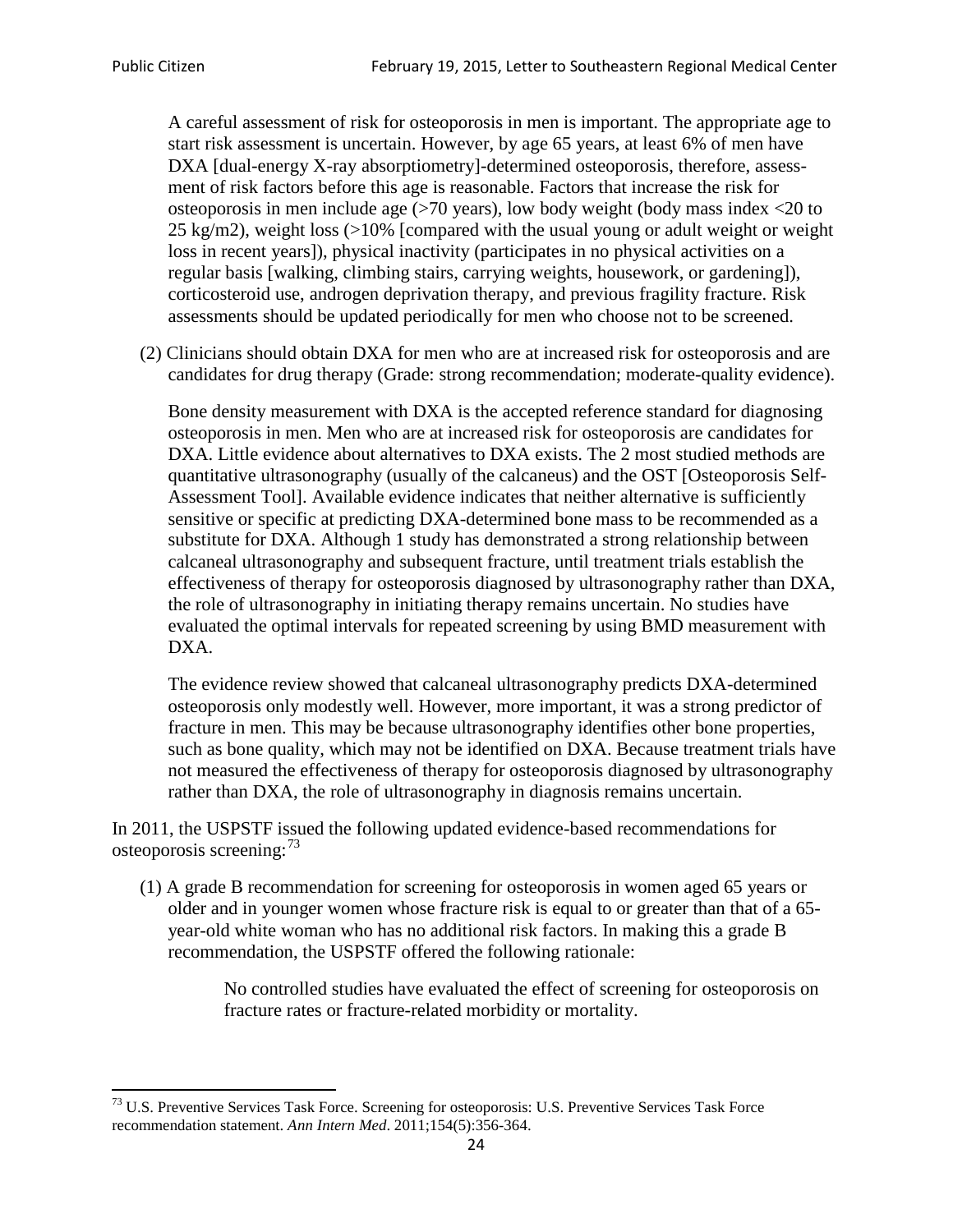In postmenopausal women who have no previous osteoporotic fractures, the USPSTF found convincing evidence that drug therapies reduce the risk for fractures. In women aged 65 years or older and in younger women whose fracture risk is equal to or greater than that of a 65-year-old white woman who has no additional risk factors, the USPSTF judged that the benefit of treating screeningdetected osteoporosis is at least moderate.

(2) An I statement concluding that the current evidence is insufficient to assess the balance of benefits and harms of screening for osteoporosis in men.

> Because of the lack of relevant studies, the USPSTF found inadequate evidence that drug therapies reduce the risk for fractures in men who have no previous osteoporotic fractures. The USPSTF identified the absence of randomized trials of primary fracture prevention in men who have osteoporosis as a critical gap in the evidence.

The USPSTF concludes that for men, evidence of the benefits of screening for osteoporosis is lacking and the balance of benefits and harms cannot be determined.

In discussing how often women should be screened for osteoporosis, the USPSTF noted the following: $74$ 

The potential value of rescreening women whose initial screening test did not detect osteoporosis is to improve fracture risk prediction. Evidence is lacking about optimal intervals for repeated screening and whether repeated screening is necessary in a woman with normal BMD. Because of limitations in the precision of testing, a minimum of 2 years may be needed to reliably measure a change in BMD; however, longer intervals may be necessary to improve fracture risk prediction. A prospective study of 4124 women aged 65 years or older found that neither repeated BMD measurement nor the change in BMD after 8 years was more predictive of subsequent fracture risk than the original measurement.

In 2012, the American College of Obstetricians and Gynecologists (ACOG) issued the following updated evidence-based recommendations on screening women for osteoporosis:<sup>[75](#page-24-1)</sup>

Bone density screening for women should begin at age 65 years. DXA absorptiometry screening can be used selectively for women younger than 65 years if they are postmenopausal and have other significant risk factors for osteoporosis or fracture.

Regarding how often women should be screened for osteoporosis, the ACOG recommended the following: $^{76}$  $^{76}$  $^{76}$ 

(1) In the absence of new risk factors, DXA screening should not be performed more frequently than every 2 years.

<span id="page-24-2"></span><span id="page-24-1"></span><span id="page-24-0"></span><sup>74</sup> *Ibid.* <sup>75</sup> American College of Obstetricians and Gynecologists. Osteoporosis. September 17, 2012. [http://www.guideline.gov/content.aspx?id=38413#Section420.](http://www.guideline.gov/content.aspx?id=38413#Section420) Accessed January 7, 2015.<br><sup>76</sup> *Ibid.*